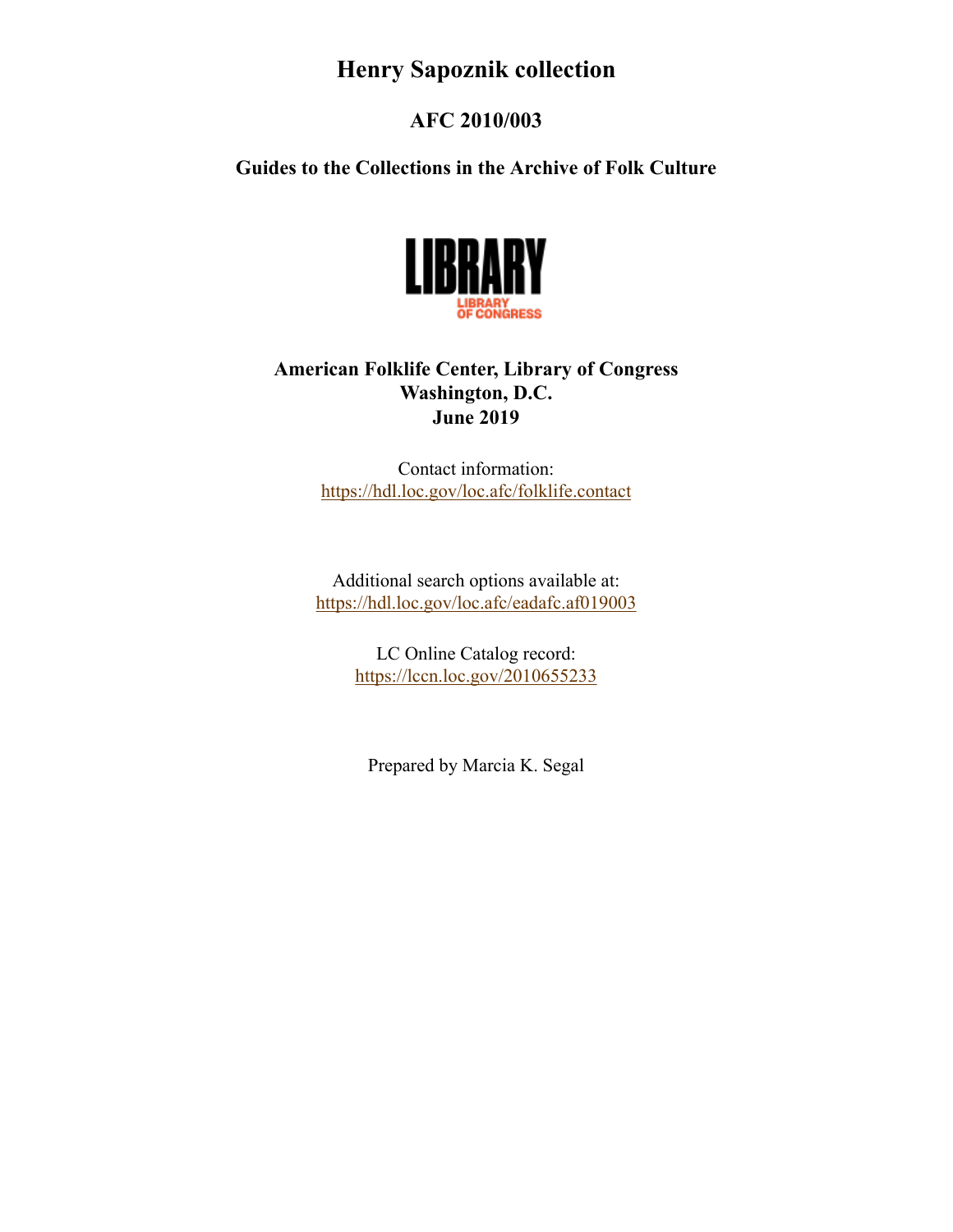## **Collection Summary**

**Title:** Henry Sapoznik collection **Inclusive Dates:** circa 1920-1960 **Call No.:** AFC 2010/003 **Creator:** Sapoznik, Henry **Extent (items):** 10,438 items ; 25 containers (not including audiovisual materials) ; 148 linear inches (not including audiovisual materials). **Extent (sound recordings):** 1401 sound discs : analog ; 16 in. and various sizes. **Extent (sound recordings):** 546 sound tape reels : analog ; 10 in. **Extent (sound recordings):** 4 sound tape reels : analog ; 7 in. **Extent (manuscripts):** 8400 items. **Extent (photographs):** 84 photographs : black and white, color ; various sizes. **Extent (artifacts):** 3 items. **Language:** Sound recordings in Yiddish and English; manuscripts in Yiddish and English. **Location:** Archive of Folk Culture, American Folklife Center, Library of Congress , Washington, D.C. **Summary:** Collection of Yiddish radio broadcasts on transcription discs and audio tape; plus sheet music, manuscripts and photographs documenting Yiddish culture, theater, and music, primarily in the New York City area, but also including documentation from other parts of the United States, from the 1920s to circa 1960, collected by Henry Sapoznik. Manuscripts include correspondence, manuscript music, photocopies, and other material.

## **Selected Search Terms**

The following terms have been used to index the description of this collection in the Library's online catalog. They are grouped by name of person or organization, by subject or location, and by occupation and listed alphabetically therein.

#### **People**

Sapoznik, Henry, collector.

#### **Subjects**

Authors, Yiddish. Ethnic radio broadcasting--New York (State)--New York. Folk songs, Yiddish. Jews--New York (State)--New York--Social life and customs. Radio broadcasting, Yiddish--New York (State)--New York. Radio broadcasting, Yiddish--United States. Songs, Yiddish. Theater, Yiddish.

#### **Form/Genre**

Correspondence. Manuscripts. Photographs. Radio programs. Sound recordings.

## **Administrative Information**

#### **Arrangement**

Organized into the following series: 1: Radio broadcasting; 2: Radio writers, performers, and programs; 3: Organizations and committees; 4: Print publications; 5: Interview transcripts, logs, and related documentation; 6: Manuscripts accompanying sound recordings; 7: "The Stations that Spoke Your Language": Yiddish-American Radio 1925-1955; 8: Sound recordings; 9: Photographic materials; 10: Artifacts.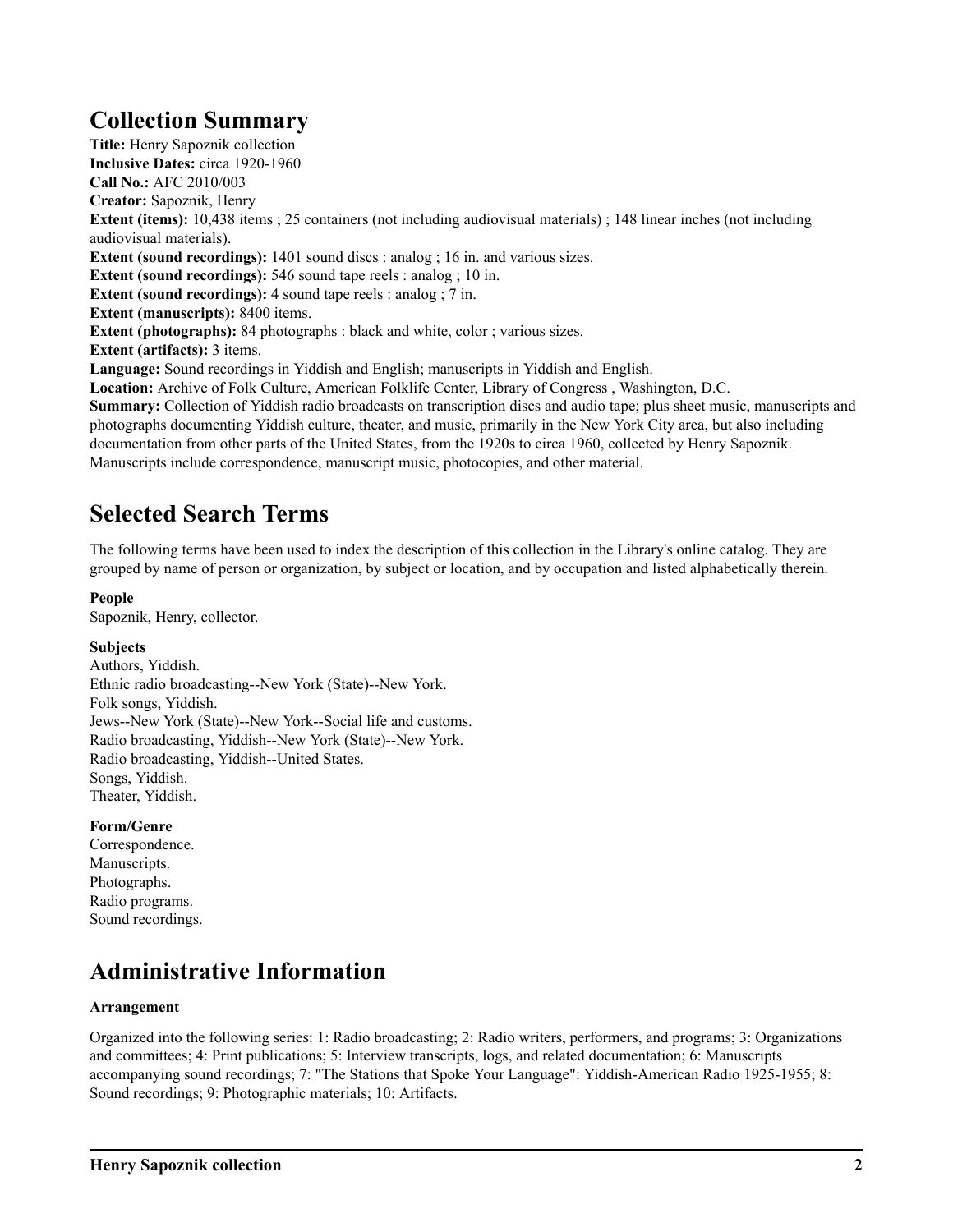#### **Acquisition**

Henry Sapoznik; 2010, 2012.

#### **Accruals**

The 2012 accrual consisted of three items: the cut-out and mounted photo of Al Entin, the hand chimes and mallet, and a ticket stub.

#### **Processing History**

The collection was processed by Marcia K. Segal.

#### **Related Material**

Hear, O Israel, Yiddish-American Broadcasting 1925-1965, Lecture by Henry Sapoznik (AFC 2009/013), Archive of Folk Culture, American Folklife Center, Library of Congress, Washington, D.C.

### **Copyright Status**

Duplication of the collection materials may be governed by copyright and other restrictions.

#### **Access and Restrictions**

Collection is open for research. Access may be restricted. To request materials, please contact the Folklife Reading Room at <https://hdl.loc.gov/loc.afc/folklife.contact>

#### **Additional Formats**

Selected analog disc recordings have preservation tape masters in the collection.

#### **Preferred Citation**

Henry Sapoznik collection (AFC 2010/003), Archive of Folk Culture, American Folklife Center, Library of Congress, Washington, D.C.

## **Biographical Note**

Henry Sapoznik was born in Brooklyn, New York City, in 1953. He is an author, record and radio producer, scholar, and performer of klezmer music. He directed the Mayrent Institute for Yiddish Culture at the University of Wisconsin, Madison, until his retirement in 2017.

## **Scope and Content**

Collection of Yiddish radio broadcasts on transcription discs and audio tape; plus sheet music, manuscripts and photographs documenting Yiddish culture, theater, and music, primarily in the New York City area, but also including documentation from other parts of the United States, from the 1920s to circa 1960, collected by Henry Sapoznik. Manuscripts include correspondence, manuscript music, photocopies, and other material.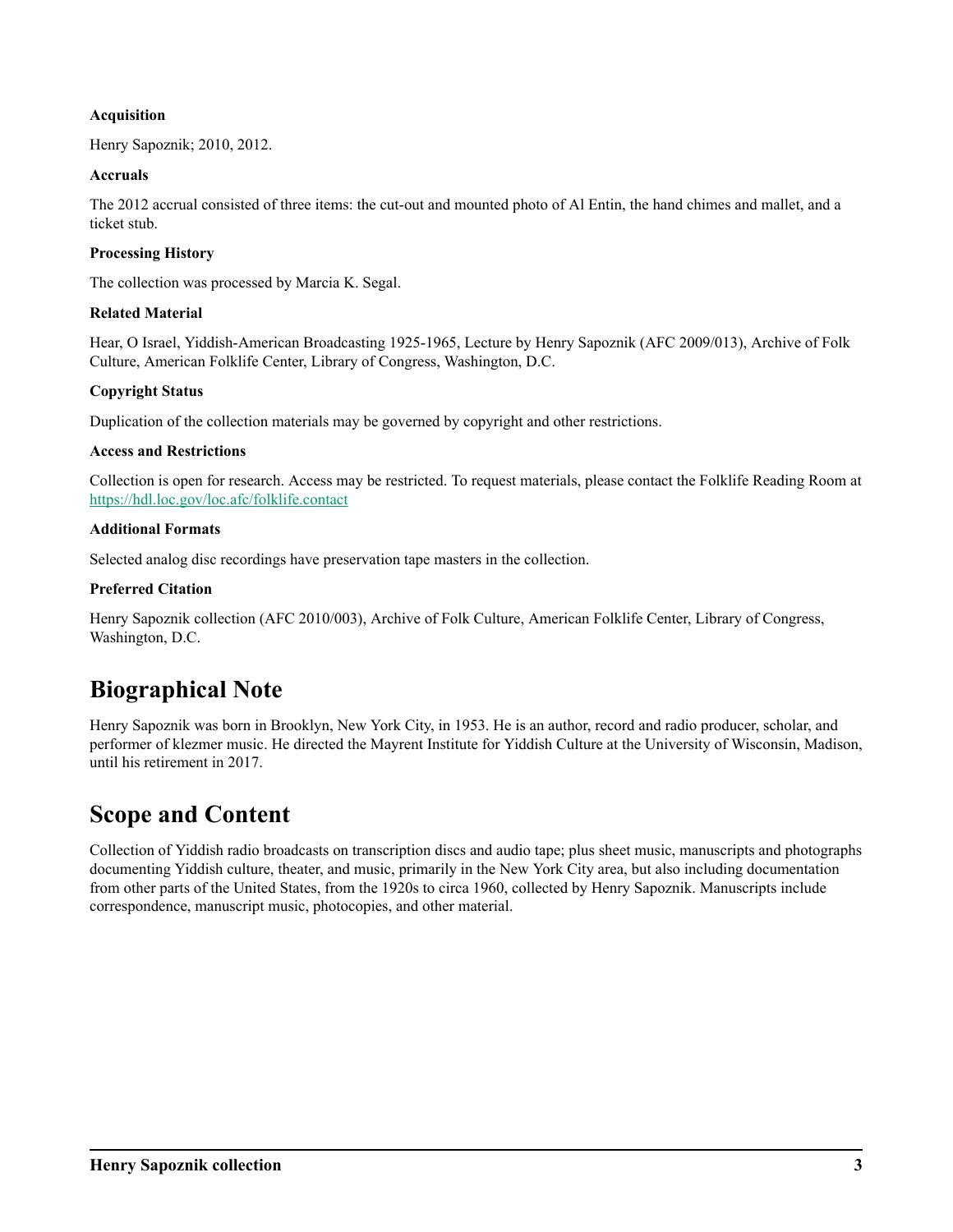## **Description of Series**

#### *Container Series*

#### **[Series 1: Radio broadcasting](#page-5-0)**

Documentation includes original materials and photocopies, as well as faxes and ditto copies. If no date is given then the information was not available. Materials in Yiddish and English. Includes correspondence, the background and history of stations, publicity for stations and featured performers, continuity guidelines, radio licenses and applications for renewal,

#### **[Subseries A: History, programs, legal documents, and related materials](#page-5-0)**

Materials in Yiddish and English. Includes correspondence, the background and history of stations, publicity for stations and featured performers, continuity guidelines, radio licenses and applications for renewal.

#### **[Subseries B: Scripts and related materials](#page-7-0)**

Materials are in Yiddish.

#### **[Series 2: Radio writers, performers, and programs](#page-7-0)**

Includes scripts, correspondence, and related documentation.

#### **[Subseries A: Nahum Stutchkoff](#page-7-0)**

#### **[Subseries B: Wolf Younin](#page-8-0)**

These manuscripts were received as a group from the donor. Wolf Younin was, at one point, the secretary for the Yiddish Radio Guild of America.

#### **[Subseries C: Correspondence to radio stations](#page-8-0)**

Postcards and brief notes with envelopes, plus other materials related to the radio stations. Some notes do not have an accompanying envelope, and some envelopes are empty. A significant number of items are specifically addressed to Wolf Younin, who worked both at WARD and WBYN radio stations.

#### **[Subseries D: Radio personalities and performers](#page-9-0)**

#### **[Series 3: Organizations and committees](#page-11-0)**

#### **[Series 4: Print publications](#page-11-0)**

Includes publicity, graphics, and sheet music from various publications, grouped by name, then by general categories.

#### **[Series 5: Interview transcripts, logs, and related documentation](#page-13-0)**

All documents are typed (unless otherwise noted), with instances of handwritten notations.

#### **[Series 6: Manuscripts accompanying sound recordings](#page-14-0)**

Includes disc labels that have detached from the disc centers, correspondence, logs, inventories, and related materials.

#### **[Series 7: "The Stations that Spoke Your Language": Yiddish-American Radio 1925-1955](#page-15-0)**

Project proposal documentation and correspondence.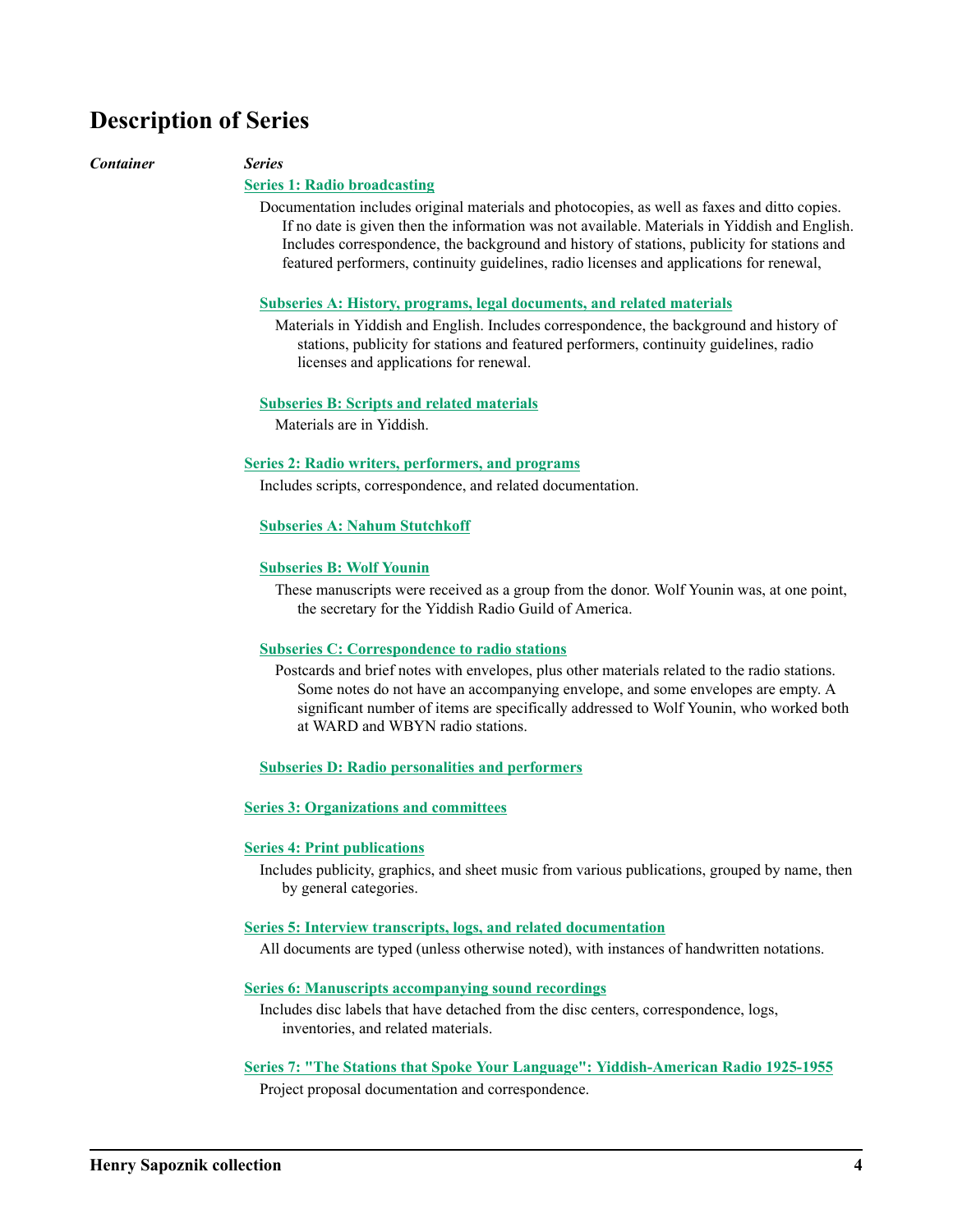#### **[Series 8: Sound recordings](#page-15-0)**

Documentation includes original materials and photocopies, as well as faxes and ditto copies. If no date is given then the information was not available.

#### **[Subseries A: Sound discs](#page-16-0)**

- Numbering for discs begins with SR0001. See Appendix A for a partial list of items. The sound discs were received at AFC in approximate numerical order (when there was a YIVO number). The processor organized the discs by program (if there were three or more items per program), by purpose (discs with the Kole Recording label were compiled from various recordings for convenient playback on the radio), by the type of program (a designation received from the donor; used here when a program title was not known), and the remaining discs were grouped together in alphabetical order.
- The YIVO number indicates a disc that was formerly in the custody of YIVO (Yiddish Institute of Yiddish Research), during the time when Henry Sapoznik was employed there, and had donated the discs to the Institute. When he left his position there, he was allowed to take the discs with him. The so-called "catalog number" reflects Sapoznik's work to continue cataloging the discs, using YIVO's numbering system. The "ID number on the sleeve" was the number written on the disc sleeve in which the discs were received at AFC. The number sometimes matches the YIVO number, sometimes the catalog number, and sometimes is different from both.
- Content on the discs is sometimes listed as separated by numbers (e.g., 1, 2, 3, etc.). This reflects the information on disc labels or from the donor's original inventory. For the Kole Recording subseries numbers indicate cuts. For other discs the numbers may indicate either cuts or multiple selections within a longer cut.

#### **[Subseries B: Sound reels](#page-17-0)**

Numbering begins with SR2000. Preservation reels received from the donor. ID numbers are YIVO numbers or another system, and are concorded in the sound disc inventory. See Appendix B for a list of items.

#### **[Series 9: Photographic materials](#page-17-0)**

Documentation includes original materials and photocopies, as well as faxes and ditto copies. If no date is given then the information was not available.

#### **[Series 10: Artifacts](#page-19-0)**

#### **[Appendix A:](#page-19-0) [Inventory of sound discs \(partial\)](https://hdl.loc.gov/loc.afc/af019003.apx1)**

Information in this section is based on information provided by the donor, plus details from disc labels, sleeves, and accompanying documentation.

#### **[Appendix B: I](#page-19-0)[nventory of sound reels](https://hdl.loc.gov/loc.afc/af019003.apx2)**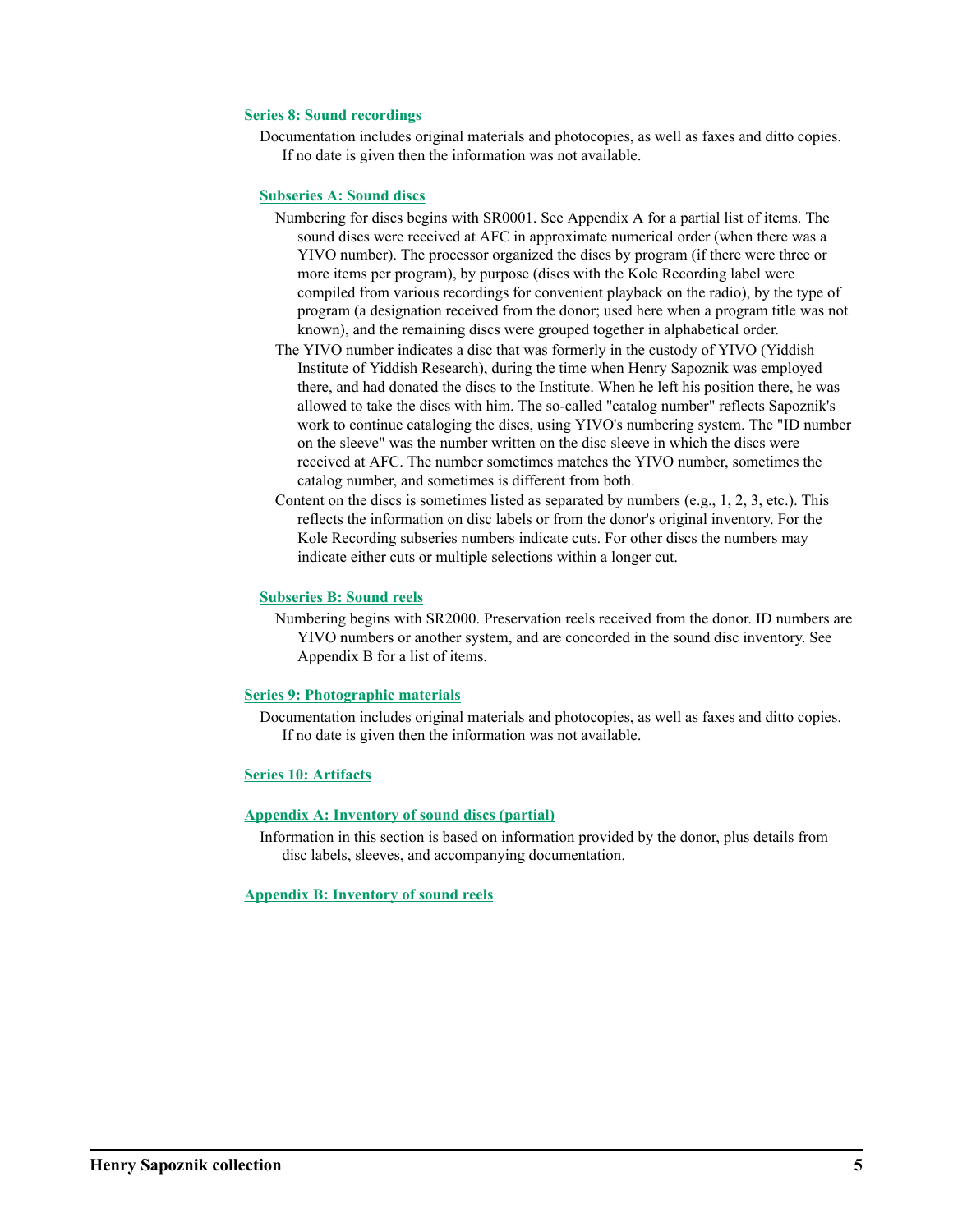# <span id="page-5-0"></span>**Container List**

| <b>Container</b>       | <b>Contents</b>                                                                                                                                                                                                                                                                                                                                                                           |
|------------------------|-------------------------------------------------------------------------------------------------------------------------------------------------------------------------------------------------------------------------------------------------------------------------------------------------------------------------------------------------------------------------------------------|
|                        | <b>Series 1: Radio broadcasting</b>                                                                                                                                                                                                                                                                                                                                                       |
|                        | Documentation includes original materials and photocopies, as well as faxes and ditto copies.<br>If no date is given then the information was not available. Materials in Yiddish and English.<br>Includes correspondence, the background and history of stations, publicity for stations and<br>featured performers, continuity guidelines, radio licenses and applications for renewal, |
|                        | Subseries A: History, programs, legal documents, and related materials                                                                                                                                                                                                                                                                                                                    |
|                        | Materials in Yiddish and English. Includes correspondence, the background and history of<br>stations, publicity for stations and featured performers, continuity guidelines, radio<br>licenses and applications for renewal.                                                                                                                                                              |
| <b>BOX-FOLDER 1/1</b>  | NBC: religious programming policy, 1935                                                                                                                                                                                                                                                                                                                                                   |
| <b>BOX-FOLDER 1/2</b>  | Original documents and photocopies.<br>WABC, 1929                                                                                                                                                                                                                                                                                                                                         |
| <b>BOX-FOLDER 1/3</b>  | Photocopies.<br>WADS and WAVZ, 1950s                                                                                                                                                                                                                                                                                                                                                      |
|                        | Original documents.                                                                                                                                                                                                                                                                                                                                                                       |
| <b>BOX-FOLDER 1/4</b>  | WARD, circa 1940s-2000s                                                                                                                                                                                                                                                                                                                                                                   |
| <b>BOX-FOLDER 1/5</b>  | Original documents.<br>WBBC, 1920s-1930s; 2000s                                                                                                                                                                                                                                                                                                                                           |
| <b>BOX-FOLDER 1/6</b>  | Original documents and copies.<br>WBNX, 1920s-1940s                                                                                                                                                                                                                                                                                                                                       |
| <b>BOX-FOLDER 1/7</b>  | Photocopies, plus one original brochure (circa 1930s).<br>WCFL, 1920s-1930s                                                                                                                                                                                                                                                                                                               |
| <b>BOX-FOLDER 1/8</b>  | Photocopies.<br>WEDC, 1930s-1940s                                                                                                                                                                                                                                                                                                                                                         |
| <b>BOX-FOLDER 1/9</b>  | Photocopies.<br><b>WEVD, 1920s</b>                                                                                                                                                                                                                                                                                                                                                        |
| <b>BOX-FOLDER 1/10</b> | Original documents and photocopies.<br><b>WEVD, 1940s</b>                                                                                                                                                                                                                                                                                                                                 |
| <b>BOX-FOLDER 2/1</b>  | Original documents and photocopies.<br><b>WEVD, 1950s</b>                                                                                                                                                                                                                                                                                                                                 |
| <b>BOX-FOLDER 2/2</b>  | Original documents and photocopies.<br><b>WEVD, 1960s</b>                                                                                                                                                                                                                                                                                                                                 |
| <b>BOX-FOLDER 2/3</b>  | Original documents and photocopies.<br>WEVD, 1970s-1990s                                                                                                                                                                                                                                                                                                                                  |
| <b>BOX-FOLDER 2/4</b>  | Original documents and photocopies.<br><b>WEVD, 2000s</b>                                                                                                                                                                                                                                                                                                                                 |
| <b>BOX-FOLDER 2/5</b>  | One original document and a newspaper clipping.<br>WEVD: Debs Memorial Radio Fund, 1920, 1932                                                                                                                                                                                                                                                                                             |
|                        | Photocopied documents on the background of WEVD as a radio station operating in<br>memory of Eugene Debs. Includes a 1992 letter to Henry Sapoznik from Paul F.<br>Gullifor, Bradley University.                                                                                                                                                                                          |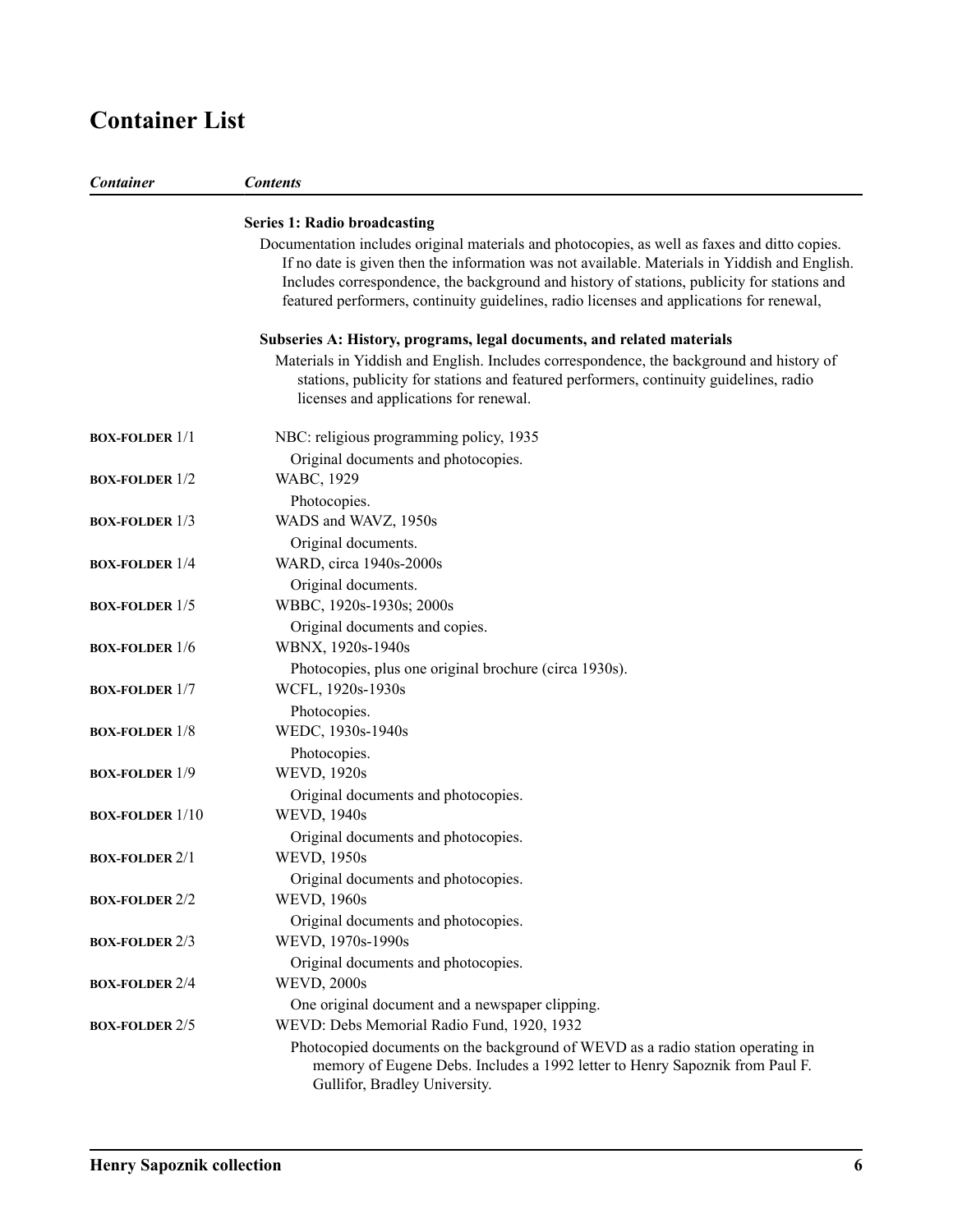## **Series 1: Radio broadcasting**

| Container              | <b>Contents</b>                                                                                                                                                                                                                                                               |
|------------------------|-------------------------------------------------------------------------------------------------------------------------------------------------------------------------------------------------------------------------------------------------------------------------------|
|                        |                                                                                                                                                                                                                                                                               |
| <b>BOX-FOLDER 2/6</b>  | WEVD: Debs Memorial Radio Fund stock books (1 of 3)                                                                                                                                                                                                                           |
|                        | Includes originals and copies of newspaper clippings, correspondence and radio license<br>renewal documents. A fax to Henry Sapoznik (1992) is also included.                                                                                                                 |
| <b>BOX-FOLDER 2/7</b>  | WEVD: Debs Memorial Radio Fund stock books (2 of 3)                                                                                                                                                                                                                           |
|                        | Includes a program from the dedication of the new WEVD building (1938). See                                                                                                                                                                                                   |
|                        | description for box-folder 2/6.                                                                                                                                                                                                                                               |
| <b>BOX-FOLDER 2/8</b>  | WEVD: Debs Memorial Radio Fund stock books (3 of 3)                                                                                                                                                                                                                           |
|                        | Includes a verified reception stamp and handwritten notes on yellow legal paper. See<br>description for box-folder 2/6.                                                                                                                                                       |
| <b>BOX-FOLDER 2/9</b>  | WEVD: Debs Memorial Radio Fund, Inc.: stock certificates 1-25, 1928-1932                                                                                                                                                                                                      |
|                        | Bound oblong volume with original stock certificates (some detached), bearing stock<br>transfer tax stamps.                                                                                                                                                                   |
| <b>BOX-FOLDER 2/10</b> | WEVD: Debs Memorial Radio Fund, Inc.: stock certificates 25-50, 1933-1939                                                                                                                                                                                                     |
|                        | Bound oblong volume with original stock certificates (some detached).                                                                                                                                                                                                         |
| <b>BOX-FOLDER 3/1</b>  | WEVD: FRC and FCC documents (1 of 8), 1926-1957, 1991                                                                                                                                                                                                                         |
|                        | Includes originals and photocopies of FRC and FCC documents, radio licenses and<br>applications for license renewals, correspondence, newspaper articles, financial<br>information regarding the Debs Memorial Fund, Inc., program information, and<br>related documentation. |
| <b>BOX-FOLDER 3/2</b>  | WEVD: FRC and FCC documents (2 of 8), 1926-1957, 1991                                                                                                                                                                                                                         |
|                        | The contents date primarily from the 1920s. See description for box-folder 3/1.                                                                                                                                                                                               |
| <b>BOX-FOLDER 3/3</b>  | WEVD: FRC and FCC documents (3 of 8), 1926-1957, 1991                                                                                                                                                                                                                         |
|                        | The contents date primarily from the 1920s. See description for box-folder 3/1.                                                                                                                                                                                               |
| <b>BOX-FOLDER 3/4</b>  | WEVD: FRC and FCC documents (4 of 8), 1926-1957, 1991                                                                                                                                                                                                                         |
| <b>BOX-FOLDER 3/5</b>  | The contents date primarily from the 1920s. See description for box-folder 3/1.<br>WEVD: FRC and FCC documents (5 of 8), 1926-1957, 1991                                                                                                                                      |
|                        | The contents date primarily from the 1920s. See description for box-folder 3/1.                                                                                                                                                                                               |
| <b>BOX-FOLDER 3/6</b>  | WEVD: FRC and FCC documents (6 of 8), 1926-1957, 1991                                                                                                                                                                                                                         |
|                        | The contents date primarily from the 1920s. See description for box-folder 3/1.                                                                                                                                                                                               |
| <b>BOX-FOLDER 3/7</b>  | WEVD: FRC and FCC documents (7 of 8), 1926-1957, 1991                                                                                                                                                                                                                         |
|                        | Documents are from 1953-1991.                                                                                                                                                                                                                                                 |
| <b>BOX-FOLDER 3/8</b>  | WEVD: FRC and FCC documents (8 of 8), 1926-1957, 1991                                                                                                                                                                                                                         |
|                        | Two issues of the news flyer, "What's Nu!" (one from 1954, the other undated).                                                                                                                                                                                                |
| BOX-FOLDER 3/9-10      | Sections of the FBI report on radio station WEVD (2 folders), 1940s-1970s; 1994                                                                                                                                                                                               |
|                        | Includes original letter from the FBI to Andy Lanset, who had requested the report. The                                                                                                                                                                                       |
|                        | report is photocopied, with information redacted in the source copy.<br>Henry Sapoznik's WEVD file, 1990                                                                                                                                                                      |
| <b>BOX-FOLDER 3/11</b> | Original documents. Includes correspondence to Sapoznik while he worked at WEVD,<br>and a program script in transcribed Yiddish.                                                                                                                                              |
| <b>BOX-FOLDER 3/12</b> | WEVD, 1950s, undated                                                                                                                                                                                                                                                          |
|                        | Copy of a letter from the Yiddish Radio Guild of America, an original page and two<br>photocopies from WEVD English and foreign language program schedules, and an<br>original document called "Who's Who among advertisers on WEVD."                                         |
| <b>BOX-FOLDER 4/1</b>  | WHN (1 of 2), 1920s, undated                                                                                                                                                                                                                                                  |
|                        | Originals and photocopies.                                                                                                                                                                                                                                                    |
| <b>BOX-FOLDER 4/2</b>  | WHN (2 of 2), 1927-1941<br>Photocopies of license application documents, program analysis sheet, and related                                                                                                                                                                  |
|                        | materials.                                                                                                                                                                                                                                                                    |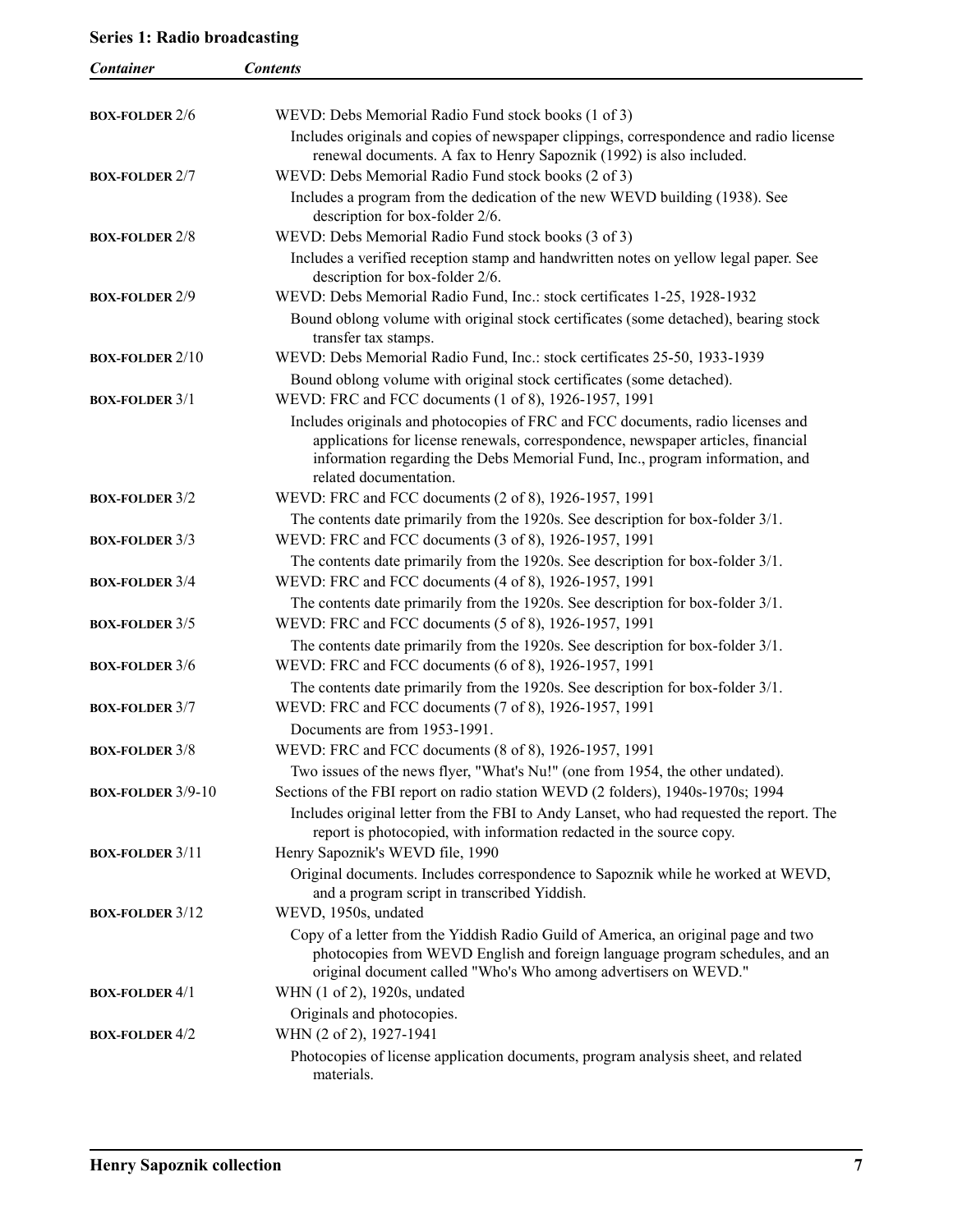## <span id="page-7-0"></span>**Series 1: Radio broadcasting**

| <b>Container</b>         | <b>Contents</b>                                                                                                                      |
|--------------------------|--------------------------------------------------------------------------------------------------------------------------------------|
|                          |                                                                                                                                      |
| <b>BOX-FOLDER 4/3</b>    | WHOM, 1938-1950                                                                                                                      |
|                          | 45th anniversary program schedule for the station, legal papers, correspondence, and                                                 |
| <b>BOX-FOLDER 4/4</b>    | newspaper articles. Original documents and photocopies.<br>WJLB, undated                                                             |
|                          |                                                                                                                                      |
| <b>BOX-FOLDER 4/5</b>    | Two-page photocopy of Weinberg's Yiddish radio hour (a memoir), by Harry Weinberg.<br>WLIB, 1942, undated                            |
|                          | Original documents. Master program schedule for September 1942, and an radio station                                                 |
|                          | profile prepared for Sapoznik.                                                                                                       |
| <b>BOX-FOLDER 4/6</b>    | WLTH (originals and photocopies), 1935-1947                                                                                          |
|                          | Original documents and photocopies. Correspondence to Victor Packer, program                                                         |
|                          | advertisements, a songster in Yiddish and English, with music; program schedules, a                                                  |
|                          | station profile created for Sapoznik, and related documents.                                                                         |
| <b>BOX-FOLDER 4/7</b>    | Publication on the history of WNYC radio and TV (original), circa 1986                                                               |
|                          | Overview of WNYC's history.                                                                                                          |
| <b>BOX-FOLDER 4/8</b>    | "Lincoln and the Jews," by Emanuel Hertz, 1928                                                                                       |
|                          | Original copy of the text delivered on WRNY radio.                                                                                   |
| <b>BOX-FOLDER 4/9</b>    | Brooklyn radio stations, 1928-1934, 1999, undated                                                                                    |
|                          | Radio station profiles prepared for Sapoznik, newspaper articles, and related documents.                                             |
|                          | Original documents and photocopies.                                                                                                  |
| <b>BOX-FOLDER 4/10</b>   | Raymond, Art. Put your money where your mouth is. 1978                                                                               |
|                          | Original copy of a small book on finding a job in the radio industry.                                                                |
| <b>BOX-FOLDER 4/11</b>   | "Recollections of Jewish Radio and Television," October 21, 1985                                                                     |
|                          | Talk delivered by Sholom Rubinstein.                                                                                                 |
| <b>BOX-FOLDER</b> $4/12$ | "Jewish Radio Stations," undated                                                                                                     |
|                          | Unpublished research report by Beatrice Goldsmith on Jewish radio stations. Faxed                                                    |
|                          | document, printed on regular bond paper.                                                                                             |
|                          | <b>Subseries B: Scripts and related materials</b>                                                                                    |
|                          | Materials are in Yiddish.                                                                                                            |
| <b>BOX-FOLDER 4/13</b>   | <i><b>Shulamis</b></i>                                                                                                               |
|                          | Original copy of a script for the radio play, in Yiddish.                                                                            |
| <b>BOX-FOLDER 4/14</b>   | Tsvei Kuni Lemels                                                                                                                    |
|                          | Original copy of a script for the radio play, in Yiddish.                                                                            |
|                          |                                                                                                                                      |
|                          | Series 2: Radio writers, performers, and programs                                                                                    |
|                          | Includes scripts, correspondence, and related documentation.                                                                         |
|                          | <b>Subseries A: Nahum Stutchkoff</b>                                                                                                 |
| <b>BOX-FOLDER 5/1</b>    | Bei Tate Mames Tish (Round the Family Table) (1 of 3), circa 1939                                                                    |
|                          | Original, typed copy of a script for the program, in Yiddish; pencilled notations                                                    |
|                          | throughout, and housed in a black paper binder. The name of Max Friedlander is                                                       |
|                          | handwritten in pencil on the last page, with further notes. The folder also includes the                                             |
|                          | typing paper package in which AFC received the document.                                                                             |
| <b>BOX-FOLDER 5/2</b>    | Bei Tate Mames Tish (Round the Family Table) (2 of 3), circa 1939                                                                    |
|                          | Original, typed copy of the radio play, in Yiddish; pencilled writing and notations<br>throughout, and housed in a tan paper binder. |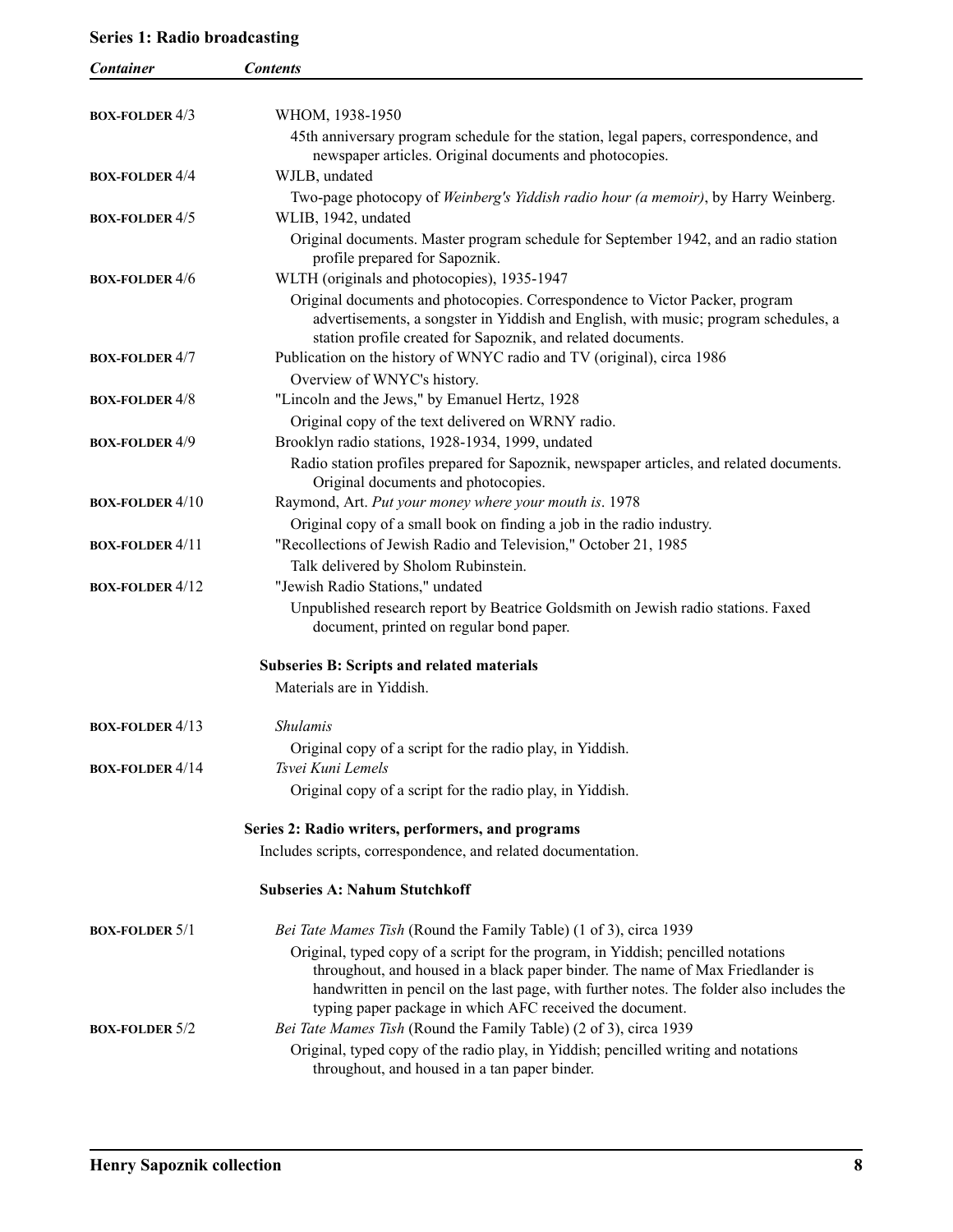<span id="page-8-0"></span>

| <b>Container</b>                     | <b>Contents</b>                                                                                                                                                                                                                               |
|--------------------------------------|-----------------------------------------------------------------------------------------------------------------------------------------------------------------------------------------------------------------------------------------------|
|                                      |                                                                                                                                                                                                                                               |
| <b>BOX-FOLDER 5/3</b>                | Bei Tate Mames Tish (Round the Family Table) (3 of 3), circa 1939                                                                                                                                                                             |
|                                      | Original, typed, unbound copy of the radio play, in Yiddish. This may be a draft or<br>revision of the play. The folder also includes the typing paper package in which AFC<br>received the document.                                         |
| <b>BOX-FOLDER 5/4</b>                | In a Yidisher Groseri (In a Jewish Grocery) (1 of 2), circa late 1930s                                                                                                                                                                        |
|                                      | Photocopy of the radio play, with handwritten notations and orange highlighting.                                                                                                                                                              |
| <b>BOX-FOLDER 5/5</b>                | In a Yidisher Groseri (In a Jewish Grocery) (2 of 2), circa late 1930s                                                                                                                                                                        |
|                                      | See description for box-folder 5/2.                                                                                                                                                                                                           |
| <b>BOX-FOLDER 5/6</b>                | Radio appeals for a Jewish sanitorium, undated                                                                                                                                                                                                |
|                                      | Original, typed text in Yiddish with handwritten notations. The folder also includes the<br>typing paper package in which AFC received the document. This was the Brooklyn<br>Jewish Sanitarium, now called Kingsbrook Jewish Medical Center. |
| <b>BOX-FOLDER 5/7</b>                | Publicity and articles, circa 1930s-1960s                                                                                                                                                                                                     |
|                                      | Original documents and photocopies. Includes publicity and articles about Stutchkoff.                                                                                                                                                         |
| <b>BOX-FOLDER <math>5/8</math></b>   | Note and envelope to Henry Sapoznik, January 2003                                                                                                                                                                                             |
|                                      | <b>Subseries B: Wolf Younin</b>                                                                                                                                                                                                               |
|                                      | These manuscripts were received as a group from the donor. Wolf Younin was, at one point,<br>the secretary for the Yiddish Radio Guild of America.                                                                                            |
| <b>BOX-FOLDER <math>6/1-2</math></b> | Yiddish Radio Guild of America - correspondence (2 folders), 1942-1943, undated                                                                                                                                                               |
|                                      | Original documents; in Yiddish and English. Most are typed, with some documents and<br>notes handwritten in pencil.                                                                                                                           |
| <b>BOX-FOLDER 6/3</b>                | Yiddish Radio Guild of America - scripts, undated                                                                                                                                                                                             |
|                                      | Original documents; in Yiddish.                                                                                                                                                                                                               |
| <b>BOX-FOLDER 6/4</b>                | Wolf Younin - scripts and correspondence, 1941-1943, undated                                                                                                                                                                                  |
| <b>BOX-FOLDER 6/5-6</b>              | Original documents, typed and handwritten; in Yiddish and English.<br>Wolf Younin: advertising copy (2 folders), 1943, undated                                                                                                                |
|                                      | Original documents, typed and handwritten; in Yiddish and English.                                                                                                                                                                            |
| <b>BOX-FOLDER 6/7</b>                | Yiddish Radio Guild of America: news scripts and advertisements, 1943-1944, undated                                                                                                                                                           |
|                                      | See description for box-folder 6/4.                                                                                                                                                                                                           |
| <b>BOX-FOLDER 6/8</b>                | Texts, bills, and related documentation, 1943-1949, undated                                                                                                                                                                                   |
|                                      | See description for box-folder 6/4. Includes bills signed by Younin for fees charged to<br>translate particular texts from English to Yiddish.                                                                                                |
| <b>BOX-FOLDER 6/9</b>                | Misha Rapel, 1943, undated                                                                                                                                                                                                                    |
|                                      | Embossed image (on paper) of Misha Rapel; 2 1/3 in. x 2 1/2 in. Rappel, also known as<br>Maurice Rappel and as Morris Rappaport, was a Yiddish-language radio and stage<br>personality.                                                       |
|                                      | <b>Subseries C: Correspondence to radio stations</b>                                                                                                                                                                                          |
|                                      | Postcards and brief notes with envelopes, plus other materials related to the radio stations.                                                                                                                                                 |
|                                      | Some notes do not have an accompanying envelope, and some envelopes are empty. A<br>significant number of items are specifically addressed to Wolf Younin, who worked both<br>at WARD and WBYN radio stations.                                |
| <b>BOX-FOLDER</b> $7/1-4$            | Correspondence to WARD (4 folders), 1940                                                                                                                                                                                                      |
|                                      | Correspondence from listeners in response to trivia questions or requests for stories, or<br>requesting publications.                                                                                                                         |
| <b>BOX-FOLDER 7/5-6</b>              | Correspondence to WARD (2 folders), 1941                                                                                                                                                                                                      |
|                                      | See description for box-folder 7/1.                                                                                                                                                                                                           |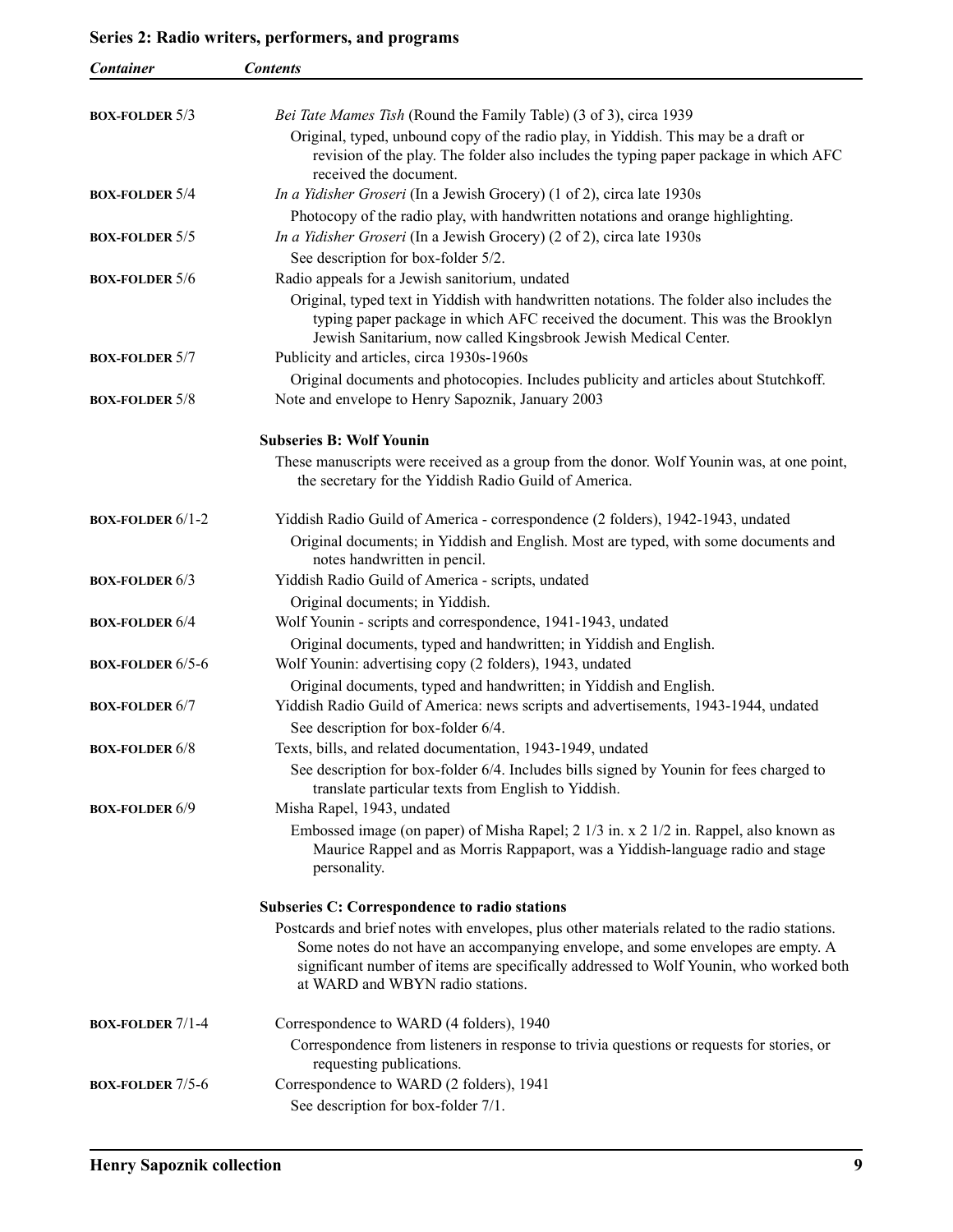<span id="page-9-0"></span>

| <b>Container</b>            | <b>Contents</b>                                                                                                                                                                                                                                                                                                                                                                          |
|-----------------------------|------------------------------------------------------------------------------------------------------------------------------------------------------------------------------------------------------------------------------------------------------------------------------------------------------------------------------------------------------------------------------------------|
|                             |                                                                                                                                                                                                                                                                                                                                                                                          |
| <b>BOX-FOLDER 7/7</b>       | Manuscripts accompanying correspondence to WARD, circa 1940s, 1975                                                                                                                                                                                                                                                                                                                       |
|                             | Includes newspaper clippings, handwritten notes, and one two-page typed document.                                                                                                                                                                                                                                                                                                        |
|                             | Almost all texts in Yiddish.<br>Correspondence to WBYN (3 folders), 1941                                                                                                                                                                                                                                                                                                                 |
| <b>BOX-FOLDER 7/8-10</b>    | Correspondence, as brief notes or as postcards, from WBYN listeners to WBYN or Wolf                                                                                                                                                                                                                                                                                                      |
|                             | Younin, to request tickets to a radio show, or to send stamps to him to cover postage<br>for a Purim Megillah in Yiddish to be sent to them, as Younin had announced on the<br>air. Some messages are in Yiddish, but most are in English. Some envelopes are<br>empty. Note: some people write Younin's name as "Union," or similar variations.<br>WBYN existed as such from 1941-1946. |
| <b>BOX-FOLDER 8/1-2</b>     | Correspondence to WBYN (2 folders), 1942                                                                                                                                                                                                                                                                                                                                                 |
|                             | See description for box-folder 7/8. Also included: an invitation from Mr. and Mrs. Sholom<br>Secunda to the Bar Mitzvah of their son, Sheldon. Shalom Fecundate was a noted<br>Yiddish composer, and his son later became a songwriter.                                                                                                                                                  |
| <b>BOX-FOLDER 8/3-9</b>     | Correspondence to WBYN (1-7 of 38), 1943                                                                                                                                                                                                                                                                                                                                                 |
|                             | See description for box-folder 7/8.                                                                                                                                                                                                                                                                                                                                                      |
| <b>BOX-FOLDER 9/1-9</b>     | Correspondence to WBYN (8-16 of 38), 1943                                                                                                                                                                                                                                                                                                                                                |
| <b>BOX-FOLDER</b> $10/1-10$ | See description for box-folder 7/8.<br>Correspondence to WBYN (17-26 of 38), 1943                                                                                                                                                                                                                                                                                                        |
|                             | See description for box-folder 7/8.                                                                                                                                                                                                                                                                                                                                                      |
| <b>BOX-FOLDER</b> $11/1-10$ | Correspondence to WBYN (27-36 of 38), 1943                                                                                                                                                                                                                                                                                                                                               |
|                             | See description for box-folder 7/8.                                                                                                                                                                                                                                                                                                                                                      |
| <b>BOX-FOLDER 12/1-2</b>    | Correspondence to WBYN (37-38 of 38), 1943                                                                                                                                                                                                                                                                                                                                               |
|                             | See description for box-folder 7/8.                                                                                                                                                                                                                                                                                                                                                      |
| <b>BOX-FOLDER 12/3</b>      | Correspondence to WBYN, undated                                                                                                                                                                                                                                                                                                                                                          |
|                             | See description for box-folder 7/8.                                                                                                                                                                                                                                                                                                                                                      |
| <b>BOX-FOLDER 12/4</b>      | Correspondence to WEVD, 1943                                                                                                                                                                                                                                                                                                                                                             |
|                             | See description for box-folder 7/8.                                                                                                                                                                                                                                                                                                                                                      |
|                             | <b>Subseries D: Radio personalities and performers</b>                                                                                                                                                                                                                                                                                                                                   |
| <b>BOX-FOLDER 12/5</b>      | Jan Bart, circa 1944-1998                                                                                                                                                                                                                                                                                                                                                                |
|                             | Includes typed radio dialog and correspondence. Originals and photocopies.                                                                                                                                                                                                                                                                                                               |
| <b>BOX-FOLDER 12/6</b>      | Hyman Brown, circa 2003                                                                                                                                                                                                                                                                                                                                                                  |
|                             | Typed biography by Patricia J. Priest and a newspaper clipping.                                                                                                                                                                                                                                                                                                                          |
| <b>BOX-FOLDER 12/7</b>      | Henry Burbig, 1929                                                                                                                                                                                                                                                                                                                                                                       |
|                             | One-page texts in Yinglish of humorous radio copy, ultimately used to advertise products<br>made by CeCo Manufacturing Co. Photocopies.                                                                                                                                                                                                                                                  |
| <b>BOX-FOLDER 12/8</b>      | Chaver-Paver (1 of 2), undated                                                                                                                                                                                                                                                                                                                                                           |
| <b>BOX-FOLDER 12/9</b>      | Lobzig the Crisis Dog, by Chaver-Paver (the professional name of Gershon Einbinder).<br>Ditto copies of the radio episodes. In Yiddish.<br>Chaver-Paver (2 of 2), 1939                                                                                                                                                                                                                   |
|                             | See note for box-folder 12/8. Photocopies of credits and narration, in English.                                                                                                                                                                                                                                                                                                          |
| <b>BOX-FOLDER 12/10</b>     | Benjamin A. Gebiner, May 22, 1993                                                                                                                                                                                                                                                                                                                                                        |
|                             | Original program from the Mensch of the Year Award buffet luncheon, in honor of<br>Gebiner.                                                                                                                                                                                                                                                                                              |
| <b>BOX-FOLDER 12/11</b>     | Jacob Gordin, circa 1940s-1950s                                                                                                                                                                                                                                                                                                                                                          |
|                             | Got, Mensch, und Tayvl (God, Man and Devil), adapted for the radio. Original and copies,<br>in Yiddish and English.                                                                                                                                                                                                                                                                      |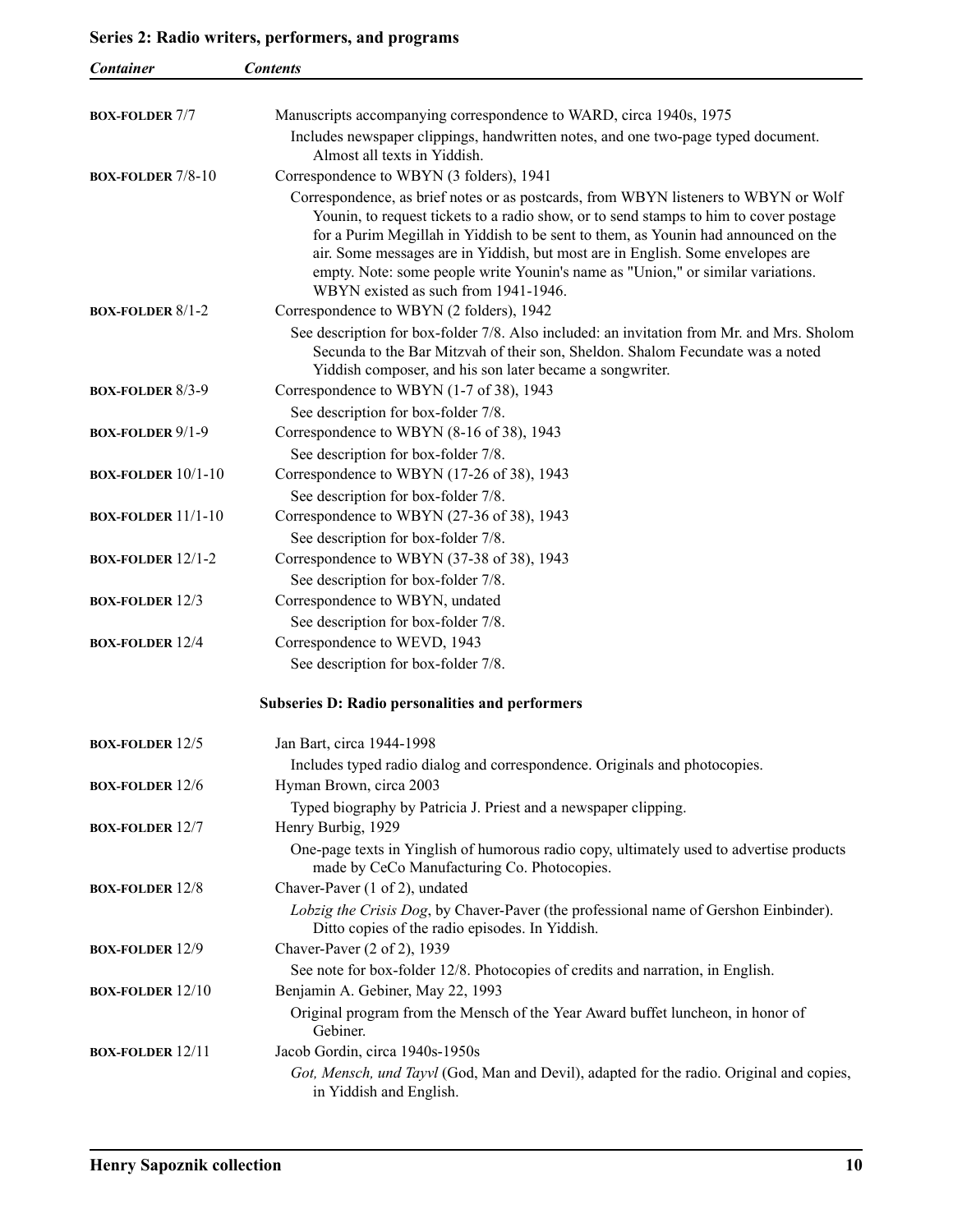| <b>Container</b>          | <b>Contents</b>                                                                                                                                                                                                                                                                                                                                                                                                                                                                                            |
|---------------------------|------------------------------------------------------------------------------------------------------------------------------------------------------------------------------------------------------------------------------------------------------------------------------------------------------------------------------------------------------------------------------------------------------------------------------------------------------------------------------------------------------------|
|                           |                                                                                                                                                                                                                                                                                                                                                                                                                                                                                                            |
| <b>BOX-FOLDER 12/12</b>   | Louis J. Gross, circa 1950s                                                                                                                                                                                                                                                                                                                                                                                                                                                                                |
|                           | Publicity for radio shows and events, and four business cards, including one for Gross.                                                                                                                                                                                                                                                                                                                                                                                                                    |
|                           | Originals, plus a few photocopies. In Yiddish and English.                                                                                                                                                                                                                                                                                                                                                                                                                                                 |
| <b>BOX-FOLDER</b> $12/13$ | Aaron Hantin (1 of 2), circa 1930-1940                                                                                                                                                                                                                                                                                                                                                                                                                                                                     |
|                           | Includes correspondence, an original copy of Hagadah shel Pesah mit myuzik noten<br>(Passover haggadah with music) in Hebrew and English (1912), texts of radio<br>announcements, typed documents with handwritten notations, and handwritten music<br>(with typed lyrics) for the song "Bar Mitzvo," by Evo (?) Silver and arranged by M.<br>Kortchmaroff, drafts of WVFW (radio station) documents, and business cards.<br>Documents are in Yiddish and English. A photograph was relocated to Series 3. |
| <b>BOX-FOLDER</b> $12/14$ | Aaron Hantin (2 of 2), circa 1930-1940                                                                                                                                                                                                                                                                                                                                                                                                                                                                     |
|                           | See description for box-folder 12/13.                                                                                                                                                                                                                                                                                                                                                                                                                                                                      |
| <b>BOX-FOLDER 13/1</b>    | Joseph Jacobs, 1938-1939<br>Includes original advertisements, advertising rates, and a letter of correspondence from                                                                                                                                                                                                                                                                                                                                                                                       |
|                           | Jacobs to Alexander Kahm (of The Jewish Daily Forward. Documents are in English.                                                                                                                                                                                                                                                                                                                                                                                                                           |
| <b>BOX-FOLDER 13/2</b>    | Samuel Kaplan, circa 1940s; 1992-1994                                                                                                                                                                                                                                                                                                                                                                                                                                                                      |
|                           | A newspaper obituary for Kaplan, a typed program list for WEVD (on the radio station's<br>letterhead), a handwritten letter from Kaplan to Andy Lanset (accompanied by<br>photocopied newspaper articles). A photograph was relocated to Series 3.                                                                                                                                                                                                                                                         |
| <b>BOX-FOLDER 13/3</b>    | C. Israel Lutsky, circa 1922-1999                                                                                                                                                                                                                                                                                                                                                                                                                                                                          |
|                           | Includes correspondence, published materials, pages from a calendar, and a synopsis of<br>Lutsky's radio segments. Originals and photocopies; in English.                                                                                                                                                                                                                                                                                                                                                  |
| <b>BOX-FOLDER 13/4</b>    | Samuel P. Mogelewsky, 1935                                                                                                                                                                                                                                                                                                                                                                                                                                                                                 |
|                           | Two pages (both photocopies) of radio station advertisements. In Yiddish.                                                                                                                                                                                                                                                                                                                                                                                                                                  |
| <b>BOX-FOLDER 13/5</b>    | Victor Packer, 1958; undated                                                                                                                                                                                                                                                                                                                                                                                                                                                                               |
|                           | An advertisement for a play, which includes Packer's name and image (the advertisement,<br>dated 1958, is in Yiddish and English), and a 7-page typed document in Yiddish<br>(undated).                                                                                                                                                                                                                                                                                                                    |
| <b>BOX-FOLDER 13/6</b>    | Samuel Regensberg, 2001; undated                                                                                                                                                                                                                                                                                                                                                                                                                                                                           |
|                           | One photocopied item of publicity (in Yiddish and English), and a handwritten letter from<br>Regenberg's daughter Juliet Halpern (original; in English). A photo was relocated to<br>Series 3.                                                                                                                                                                                                                                                                                                             |
| <b>BOX-FOLDER 13/7</b>    | Vera Rosanko, 1946; undated                                                                                                                                                                                                                                                                                                                                                                                                                                                                                |
|                           | Publicity (original; in Yiddish and English), and several pages of handwritten musical<br>notation, including the following compositions: "L'chaim Rosy-Vilner," "Kinder<br>Yorn," "Mother's Day," "Vera Vilner," "Mazel Tov Mames," "Leby," and "My Yiddishe<br>Mame." Some notations pencilled in Yiddish.                                                                                                                                                                                               |
| <b>BOX-FOLDER 13/8</b>    | Zvee Scooler, 1937-1985; undated                                                                                                                                                                                                                                                                                                                                                                                                                                                                           |
|                           | Photocopied materials, including Scooler's obituary and the transcript of an interview with<br>Scooler (1977). Also includes a program for a 1982 event honoring Zvee Scooler. In<br>Yiddish and English.                                                                                                                                                                                                                                                                                                  |
| <b>BOX-FOLDER 13/9</b>    | Chaim Towber, circa 1967                                                                                                                                                                                                                                                                                                                                                                                                                                                                                   |
|                           | An original pamphlet, in Yiddish, celebrating the life and achievements of Chaim Towber.                                                                                                                                                                                                                                                                                                                                                                                                                   |
| <b>BOX-FOLDER 13/10</b>   | Baruch Charney Vladeck, 1923-1993                                                                                                                                                                                                                                                                                                                                                                                                                                                                          |
|                           | Photocopy of a biography of Vladeck, published in American Jewish Yearbook, 1939,<br>typed notes from an unidentified person who looked at the Vladeck papers at<br>Tamiment Library, New York University (and photocopied correspondence from that<br>collection), a photocopied speech by Vladeck from his papers at Tamiment, and a<br>typed, original letter from Norman Thomas to Vladeck. Documents in English.                                                                                      |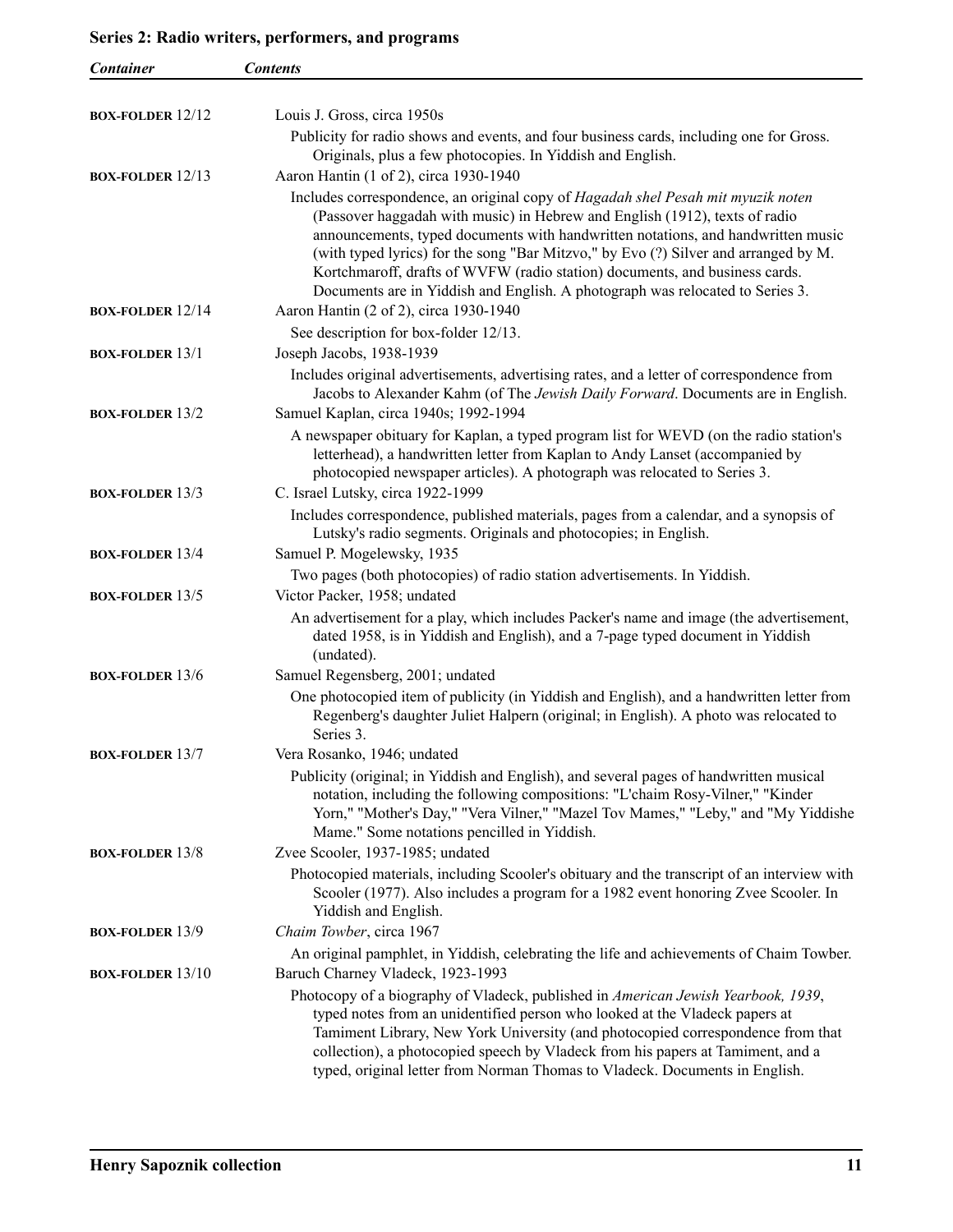<span id="page-11-0"></span>

| Container                               | <b>Contents</b>                                                                                                                                                                   |
|-----------------------------------------|-----------------------------------------------------------------------------------------------------------------------------------------------------------------------------------|
|                                         |                                                                                                                                                                                   |
| <b>BOX-FOLDER</b> $13/11$               | Zalmen and Celia Zylbercweig, 1953-1997                                                                                                                                           |
|                                         | Includes printed advertising Zalmen and Celia's radio show, photocopied obituaries for                                                                                            |
|                                         | Celia, a program for the fiftieth anniversary of their radio show, and correspondence.                                                                                            |
|                                         | In Yiddish and English.                                                                                                                                                           |
|                                         | <b>Series 3: Organizations and committees</b>                                                                                                                                     |
| <b>BOX-FOLDER 13/12</b>                 | American Jewish Congress – related documents (photocopies) from the papers of Rabbi J.K.                                                                                          |
|                                         | Cohen, ca. 1935-, circa 1935-1938; undated                                                                                                                                        |
|                                         | Includes photocopied documents from the papers of Rabbi J.K. Cohen, and a handwritten<br>(original) note from Daniel Soyer (researcher). The original copies of Rabbi Cohen's     |
|                                         | documents are held at Stephen Wise Free Synagogue, in folder 164.                                                                                                                 |
| <b>BOX-FOLDER</b> $13/13$               | American Red Cross Bureau of Foreign Language Information Service., April 16, 1920                                                                                                |
|                                         | Photocopy of a typed letter from an individual (Robert A. Bo--?) to William F. Keohan, at<br>the Department of Justice, regarding the potential Communist sympathies of the FLIS. |
| <b>BOX-FOLDER 13/14</b>                 | Citizens Committee on Displaced Persons (CCDP), 1947-1949                                                                                                                         |
|                                         | Minutes of meetings (photocopies).<br>Common Council for American Unity (CCAU) (5 folders), circa 1939-1943                                                                       |
| <b>BOX-FOLDER</b> 13/15-16,<br>$14/1-3$ |                                                                                                                                                                                   |
|                                         | Includes photocopied correspondence, newspaper and media coverage, information on                                                                                                 |
|                                         | foreign-language radio broadcasts in the United States, scripts for radio programs, and                                                                                           |
|                                         | documentation to support the mission and work of the CCAU through radio broadcasts.                                                                                               |
| <b>BOX-FOLDER 14/4</b>                  | How about putting your union on the air, undated                                                                                                                                  |
|                                         | Original brochure, published by the Jewish Labor Committee.                                                                                                                       |
| <b>BOX-FOLDER</b> $14/5$                | Message of Israel, 1947-1953                                                                                                                                                      |
|                                         | Original, typed copies of seven radio scripts for the program Message of Israel and                                                                                               |
|                                         | presented by the American Jewish Layman's Committee. Also includes pieces of original                                                                                             |
|                                         | envelopes.                                                                                                                                                                        |
| <b>BOX-FOLDER 14/6</b>                  | United Service for New Americans (USNA) (1 of 2), circa 1948-1954                                                                                                                 |
|                                         | Includes correspondence, an interview transcript, memos, and newspaper clippings related to<br>the radio broadcast content. Originals and photocopies.                            |
| <b>BOX-FOLDER 14/7</b>                  | United Service for New Americans (USNA) (2 of 2), circa 1948-1954                                                                                                                 |
|                                         | See description for box-folder 14/6.                                                                                                                                              |
| <b>BOX-FOLDER 14/8</b>                  | Works Progress Administration (WPA) (1 of 2), 1935-1993                                                                                                                           |
|                                         | Includes correspondence, programming information, scripts of radio plays, documents                                                                                               |
|                                         | pertaining to the Jewish Division of the Federal Theatre of the Air, and a copy of a report                                                                                       |
|                                         | on "Cultural Diversity in the Federal Theatre Project." Originals and photocopies.                                                                                                |
| <b>BOX-FOLDER 14/9</b>                  | Works Progress Administration (WPA) (2 of 2)                                                                                                                                      |
|                                         | See description for box-folder 14/8.                                                                                                                                              |
|                                         | <b>Series 4: Print publications</b>                                                                                                                                               |
|                                         | Includes publicity, graphics, and sheet music from various publications, grouped by name, then                                                                                    |
|                                         | by general categories.                                                                                                                                                            |
| <b>BOX-FOLDER 15/1</b>                  | Amerikaner, circa 1930                                                                                                                                                            |
|                                         | Photocopies of several pages. Primarily in Yiddish, with some English.                                                                                                            |
| <b>BOX-FOLDER 15/2</b>                  | The Broadcaster, March 1934                                                                                                                                                       |
|                                         | The periodical was the official organ of the Radio Synagogue of America. Photocopy of<br>complete issue.                                                                          |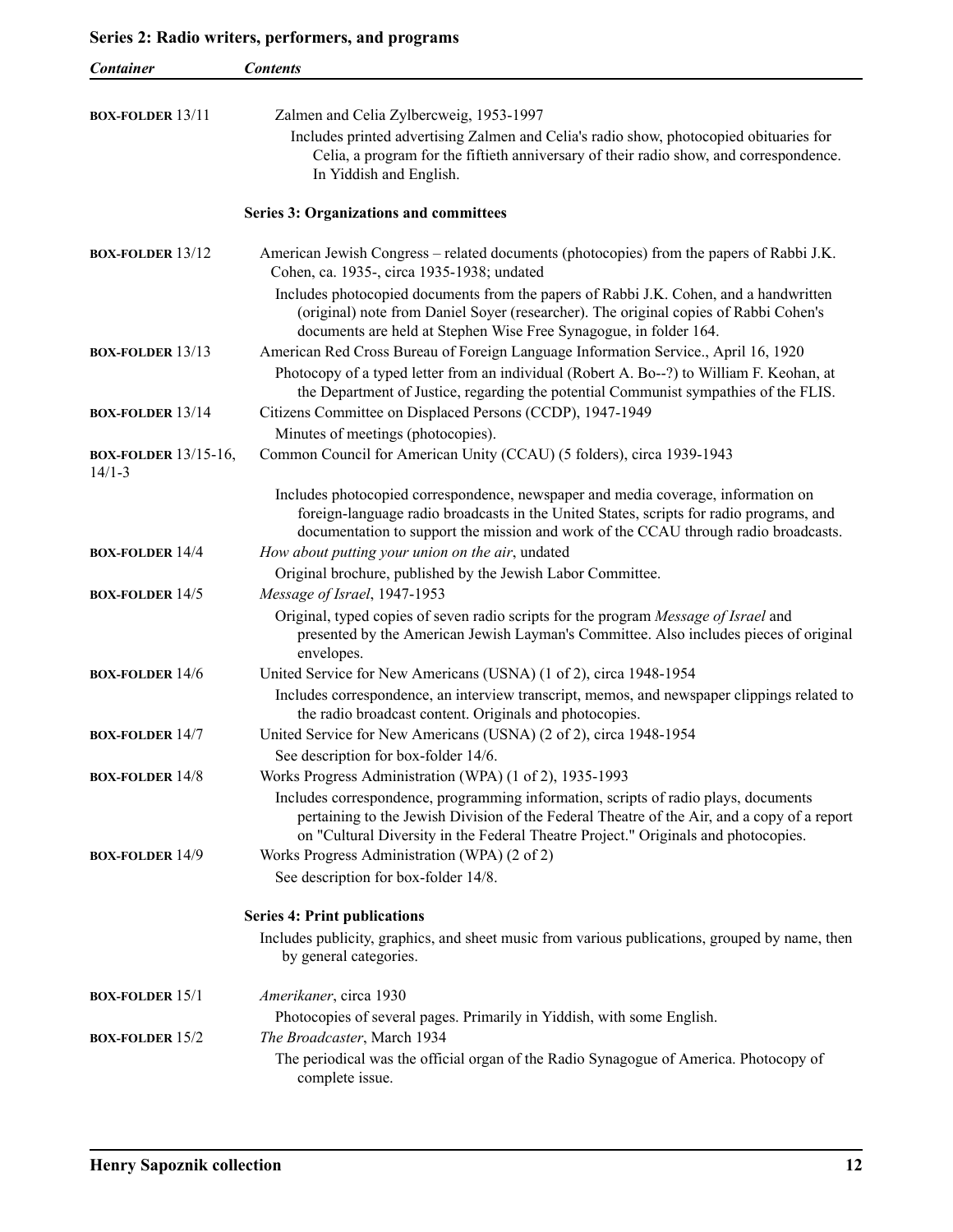## **Series 4: Print publications**

| <b>Container</b>          | <b>Contents</b>                                                                                                                                                                                                                                      |
|---------------------------|------------------------------------------------------------------------------------------------------------------------------------------------------------------------------------------------------------------------------------------------------|
|                           |                                                                                                                                                                                                                                                      |
| <b>BOX-FOLDER</b> $15/3$  | The Broadcaster, March 1935                                                                                                                                                                                                                          |
|                           | See note for box-folder 13/13,                                                                                                                                                                                                                       |
| <b>BOX-FOLDER 15/4</b>    | Der Tog (newspaper): articles and advertisements, circa 1920s; 1993                                                                                                                                                                                  |
|                           | Includes typed research reports on the Der Tog radio show from Daniel Soyer, and numerous<br>photocopies from the pages of the newspaper Der Tog. The newspaper made more than<br>one attempt to broadcast a radio show., Originals and photocopies. |
| <b>BOX-FOLDER</b> $15/5$  | Forward: articles and advertisements, circa 1929-1933                                                                                                                                                                                                |
|                           | Photocopies, almost entirely in Yiddish.                                                                                                                                                                                                             |
| <b>BOX-FOLDER</b> $15/6$  | Forward: pages, 1951; 1954; 1998                                                                                                                                                                                                                     |
|                           | Photocopies of a front page (1951), an original page (1954), and a letter from Annette (last<br>name not given) to Sapoznik regarding the photocopied pages.                                                                                         |
| <b>BOX-FOLDER 15/7</b>    | Yiddish Radio in New York in 1932 as listed in the Forward, undated                                                                                                                                                                                  |
|                           | Typed, original research report for Sapoznik, written by Daniel Soyer.                                                                                                                                                                               |
| <b>BOX-FOLDER 15/8</b>    | Yiddish Radio Programs As Listed in the Forward, January-March 1933, July 1994                                                                                                                                                                       |
|                           | See description for box-folder 15/7.                                                                                                                                                                                                                 |
| <b>BOX-FOLDER 15/9</b>    | Horowitz-Margareten Songbook, undated                                                                                                                                                                                                                |
|                           | Photocopies of the songbook, with text in Yiddish and English. Publication sponsored by<br>Passover product manufacturer Horowitz-Margareten (the hyphen is still present in the<br>songbook's name).                                                |
| <b>BOX-FOLDER</b> $15/10$ | Investigation of Yiddish and English-language Jewish press outside New York, 1928-1938                                                                                                                                                               |
|                           | Original research report.                                                                                                                                                                                                                            |
| <b>BOX-FOLDER</b> $15/11$ | The Jewish Philosopher, November 1937                                                                                                                                                                                                                |
|                           | Original issue of the magazine, in Yiddish and English.                                                                                                                                                                                              |
| <b>BOX-FOLDER</b> $15/12$ | The Jewish Society: selections, 1933                                                                                                                                                                                                                 |
|                           | Five photocopied pages, primarily in Yiddish.                                                                                                                                                                                                        |
| <b>BOX-FOLDER</b> $15/13$ | Jewish Theatrical News, 1926, 1926                                                                                                                                                                                                                   |
|                           | Six original copies from different dates in 1926.                                                                                                                                                                                                    |
| <b>BOX-FOLDER</b> $15/14$ | "Koift, Koift" and "Manischewitz Matzo," 1933                                                                                                                                                                                                        |
|                           | Original, printed sheet music, in Yiddish and English. Music by Nahum Stutchkoff and<br>lyrics by Sholom Secunda.                                                                                                                                    |
| <b>BOX-FOLDER</b> $15/15$ | "Libby's March"                                                                                                                                                                                                                                      |
|                           | Includes photocopied sheet music for "Libby's March," along with photocopies of research<br>in printed sources about Libby's Hotel (New York), and a color postcard.                                                                                 |
| <b>BOX-FOLDER 16/1</b>    | Morgen Freiheit (Morning Freedom) (1 of 2)<br>Photocopies of pages from the Yiddish daily newspaper, with handwritten notations. Box-                                                                                                                |
|                           | folder 16/1 includes a research report (possibly by Daniel Soyer) about the newspaper's<br>history.                                                                                                                                                  |
| <b>BOX-FOLDER 16/2</b>    | Morgen Freiheit (Morning Freedom) (2 of 2)                                                                                                                                                                                                           |
|                           | See description for box-folder 16/1.                                                                                                                                                                                                                 |
| <b>BOX-FOLDER</b> $16/3$  | Oifn Shvel, March-April 1964                                                                                                                                                                                                                         |
|                           | Photocopied pages from this issue. In Yiddish.                                                                                                                                                                                                       |
| <b>BOX-FOLDER 16/4</b>    | Radio Annual, 1933-1950                                                                                                                                                                                                                              |
|                           | Photocopied pages from various years.                                                                                                                                                                                                                |
| <b>BOX-FOLDER</b> $16/5$  | Selected Yiddish Songs, undated                                                                                                                                                                                                                      |
|                           | Pamphlet, with music and lyrics. The text is primarily in Yiddish.                                                                                                                                                                                   |
| <b>BOX-FOLDER 16/6</b>    | Theatre and Radio World, 1935-1936                                                                                                                                                                                                                   |
|                           | April 1935 (original issue), and photocopied pages from the October 1935 and April 1936<br>issues. In Yiddish and English.                                                                                                                           |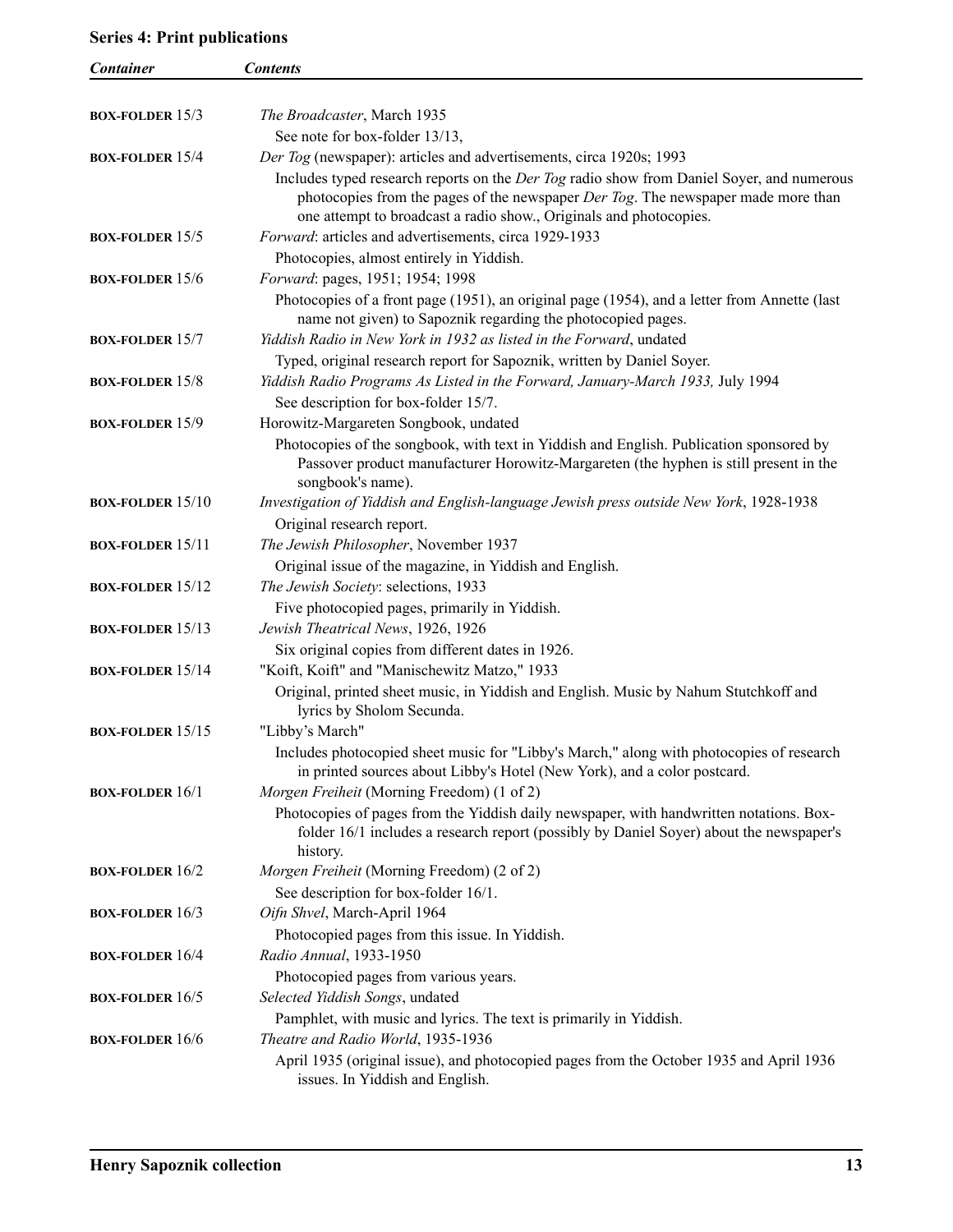## <span id="page-13-0"></span>**Series 4: Print publications**

| <b>Container</b>          | <b>Contents</b>                                                                                                                                                    |
|---------------------------|--------------------------------------------------------------------------------------------------------------------------------------------------------------------|
|                           |                                                                                                                                                                    |
| <b>BOX-FOLDER 16/7</b>    | Variety, circa 1936-1940                                                                                                                                           |
|                           | Photocopied pages from various issues.                                                                                                                             |
| <b>BOX-FOLDER 16/8</b>    | Ads and other graphics (original), undated                                                                                                                         |
|                           | In Yiddish and English.                                                                                                                                            |
| <b>BOX-FOLDER</b> $16/9$  | Ads and other graphics (photocopies), undated                                                                                                                      |
|                           | In Yiddish and English.                                                                                                                                            |
| <b>BOX-FOLDER</b> $16/10$ | Clippings from newspapers and magazines (1 of 2), circa 1928-1946                                                                                                  |
|                           | Originals, in Yiddish and English. Box-folder 16/10 includes material with a small amount                                                                          |
|                           | of Russian text.                                                                                                                                                   |
| <b>BOX-FOLDER</b> $16/11$ | Clippings from newspapers and magazines (2 of 2), 1920s-1930s                                                                                                      |
|                           | See description for folder 16/10.                                                                                                                                  |
| <b>BOX-FOLDER 16/12</b>   | Clippings from newspapers and magazines (1 of 3), circa 1926-1946; undated                                                                                         |
|                           | Photocopies, in Yiddish and English. Box-folder 16/12 includes correspondence and a                                                                                |
|                           | printout of typed research notes (the latter undated).                                                                                                             |
| <b>BOX-FOLDER 17/1</b>    | Clippings from newspapers and magazines (2 of 3), circa 1930-1946; circa 2002                                                                                      |
|                           | Originals and photocopies, in Yiddish and English. Handwritten research notes in Yiddish                                                                           |
|                           | and English, circa 2002.                                                                                                                                           |
| <b>BOX-FOLDER 17/2</b>    | Clippings from newspapers and magazines (3 of 3), circa 1932                                                                                                       |
|                           | Photocopies. Received and maintained as a separate group of photocopies. In Yiddish and                                                                            |
|                           | English.                                                                                                                                                           |
| <b>BOX-FOLDER 17/3</b>    | YMCA (radio station) advertisements, undated                                                                                                                       |
|                           | Reprints from National Broadcast Reporter.                                                                                                                         |
| <b>BOX-FOLDER 17/4</b>    | Scrapbook, circa 1936                                                                                                                                              |
|                           | Newspaper clippings regarding WLTH (radio station) and also the Yiddish Art Quartet. In<br>Yiddish and English. Less than 1/2 inch of the scrapbook has been used. |
|                           | Series 5: Interview transcripts, logs, and related documentation                                                                                                   |
|                           | All documents are typed (unless otherwise noted), with instances of handwritten notations.                                                                         |
|                           |                                                                                                                                                                    |
| <b>BOX-FOLDER 18/1</b>    | Claire Barry interview, undated                                                                                                                                    |
|                           | Two transcripts (different versions of the same interview) and highlights.                                                                                         |
| <b>BOX-FOLDER 18/2</b>    | Isabel Belarsky interview, May 20, 1994                                                                                                                            |
|                           | Transcript.                                                                                                                                                        |
| <b>BOX-FOLDER 18/3</b>    | Lillian Lux Burstein interview (transcript and highlights), February 23, 1993                                                                                      |
|                           | Transcript and highlights.                                                                                                                                         |
| <b>BOX-FOLDER 18/4</b>    | Doris Cohen interview (transcript) and highlights, undated                                                                                                         |
|                           | Transcript and highlights.                                                                                                                                         |
| <b>BOX-FOLDER 18/5</b>    | Dick Defreitas interview (transcript; two versions) and highlights, undated                                                                                        |
|                           | Two transcripts (different versions of the same interview) and highlights. The accompanying                                                                        |
|                           | photo has been relocated to Series 3.                                                                                                                              |
| <b>BOX-FOLDER 18/6</b>    | Estelle Deutsch interview (transcript and highlights), undated                                                                                                     |
|                           | Transcript and highlights.                                                                                                                                         |
| <b>BOX-FOLDER 18/7</b>    | Max Epstein interview (transcript), undated                                                                                                                        |
|                           | Transcript.                                                                                                                                                        |
| <b>BOX-FOLDER 18/8</b>    | Feder Sisters interview, June 29, 1993                                                                                                                             |
|                           | Two transcripts (different versions of the same interview), and highlights with a different                                                                        |
|                           | transcription.                                                                                                                                                     |
| <b>BOX-FOLDER 18/9</b>    | Donald Flamm interview, June 29, 1992                                                                                                                              |
|                           | Transcript and log of highlights.                                                                                                                                  |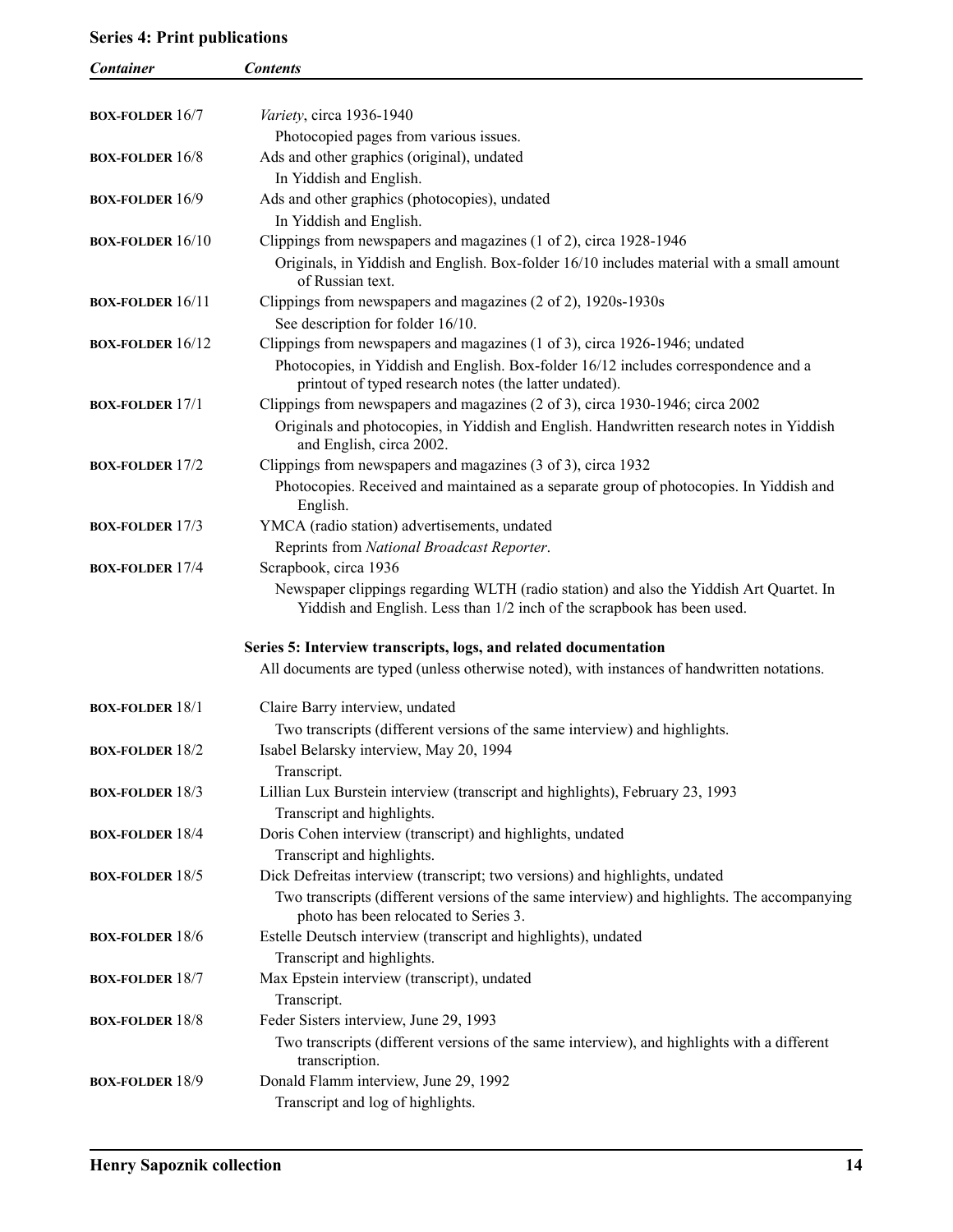## <span id="page-14-0"></span>**Series 5: Interview transcripts, logs, and related documentation**

| Container                 | <b>Contents</b>                                                                      |
|---------------------------|--------------------------------------------------------------------------------------|
|                           |                                                                                      |
| <b>BOX-FOLDER 18/10</b>   | Benjamin A. Gebiner interview, undated                                               |
|                           | Transcript and biography.                                                            |
| <b>BOX-FOLDER 18/11</b>   | Edna Goldman interview, undated                                                      |
|                           | Transcript.                                                                          |
| <b>BOX-FOLDER 18/12</b>   | Eve Miller Greenfield interview, May 18, 1993                                        |
|                           | Transcript and highlights.                                                           |
| <b>BOX-FOLDER</b> $18/13$ | Samuel Kaplan interview by Henry Sapoznik and Andy Lancet, undated                   |
| <b>BOX-FOLDER 18/14</b>   | Incomplete transcript.<br>Samuel Kaplan interview, undated                           |
|                           | Transcript and highlights.                                                           |
| <b>BOX-FOLDER</b> $18/15$ | Rita Karininterview, September 5, 1991                                               |
|                           | Transcript.                                                                          |
| <b>BOX-FOLDER</b> $18/16$ | Rita Karin interview, no date, undated                                               |
|                           | Two transcripts (different versions of the same interview).                          |
| <b>BOX-FOLDER 18/17</b>   | Shirley Katz interview, undated                                                      |
|                           | Two transcripts (different versions of the same interview) and highlights.           |
| <b>BOX-FOLDER 18/18</b>   | Paula Krauss interview, February 25, 1992                                            |
|                           | Two transcripts (different versions of the same interview).                          |
| <b>BOX-FOLDER 18/19</b>   | Ethel Julius Leifer interview, December 14, 1992                                     |
|                           | Two transcripts (different versions of the same interview).                          |
| <b>BOX-FOLDER 18/20</b>   | Sydney Lumet interview, undated                                                      |
|                           | Transcript.                                                                          |
| <b>BOX-FOLDER 18/21</b>   | Morris Novick interview, May 2, 1991                                                 |
|                           | Two transcripts (different versions of the same interview) and highlights.           |
| <b>BOX-FOLDER 18/22</b>   | David Oppatashu interview, July 1992                                                 |
|                           | Two transcripts for the answers only (different versions of the same interview).     |
| <b>BOX-FOLDER 18/23</b>   | Freydele Oysher interview, November 5, 1991                                          |
|                           | Transcript.                                                                          |
| <b>BOX-FOLDER</b> $19/1$  | Art Raymond interview, August 9, 1993                                                |
|                           | Transcript.                                                                          |
| <b>BOX-FOLDER 19/2</b>    | Flora Freiman Roth interview, April 3, 1992                                          |
|                           | Two transcripts (different versions of the same interview) and highlights.           |
| <b>BOX-FOLDER 19/3</b>    | Sholom Rubinstein interview, undated                                                 |
| <b>BOX-FOLDER 19/4</b>    | Two transcripts (different versions).                                                |
|                           | David Schiff interview, April 30, 1992                                               |
| <b>BOX-FOLDER 19/5</b>    | Transcript.<br>Moses Schoenfeld interview, undated                                   |
|                           | Transcript and highlights.                                                           |
| <b>BOX-FOLDER 19/6</b>    | Sheldon Secunda interview, March 3, 1992                                             |
|                           | Transcript.                                                                          |
| <b>BOX-FOLDER 19/7</b>    | Phyllis Syetta interview, May 20, 1994                                               |
|                           | Transcript.                                                                          |
| <b>BOX-FOLDER 19/8</b>    | Interview (unidentified person), undated                                             |
|                           | Quotations and logged selections.                                                    |
|                           |                                                                                      |
|                           | Series 6: Manuscripts accompanying sound recordings                                  |
|                           | Includes disc labels that have detached from the disc centers, correspondence, logs, |

inventories, and related materials.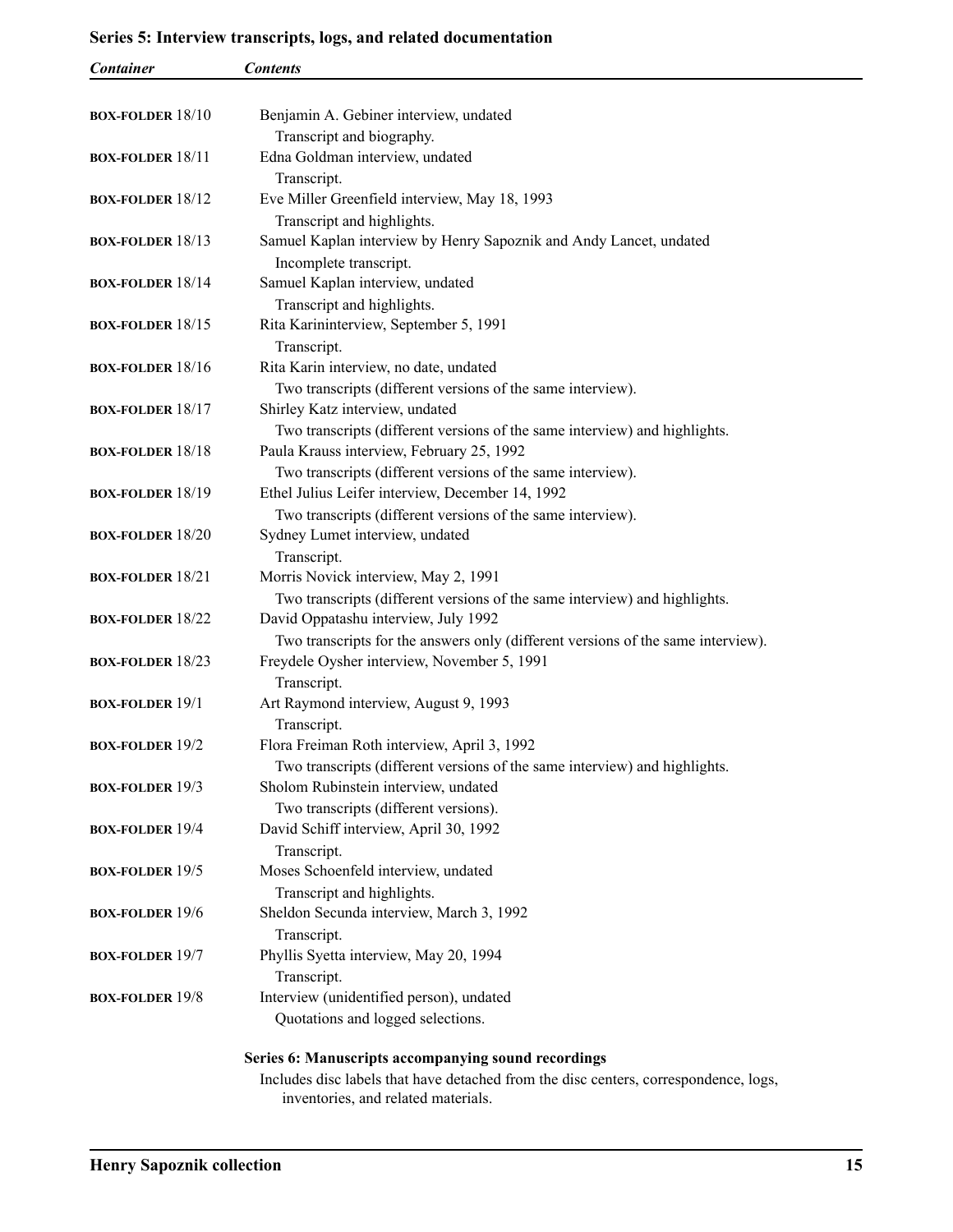### <span id="page-15-0"></span>**Series 6: Manuscripts accompanying sound recordings**

| Container               | <b>Contents</b>                                                                                                                    |
|-------------------------|------------------------------------------------------------------------------------------------------------------------------------|
|                         |                                                                                                                                    |
| <b>BOX-FOLDER 20/1</b>  | Disc sleeves and typed documentation, undated                                                                                      |
|                         | Texts are primarily in Yiddish. Housed in a flat, square document box.                                                             |
| BOX-FOLDER 21/1-4       | Sound disc labels (4 folders), circa 1930s-1950s                                                                                   |
|                         | Paper labels that have detached from sound disc centers. Primarily typed information.                                              |
| <b>BOX-FOLDER 21/5</b>  | Manuscripts from sound reel containers (1 of 10), circa 1930s-1950s                                                                |
|                         | Includes materials from SR2001-SR2099.                                                                                             |
| <b>BOX-FOLDER 21/6</b>  | Manuscripts from sound reel containers (2 of 10), circa 1930s-1950s                                                                |
|                         | Includes materials from SR2101-SR2126.                                                                                             |
| <b>BOX-FOLDER 21/7</b>  | Manuscripts from sound reel containers (3 of 10), circa 1930s-1950s                                                                |
|                         | Includes materials from SR2247-SR2347.                                                                                             |
| <b>BOX-FOLDER 21/8</b>  | Manuscripts from sound reel containers (4 of 10), circa 1930s-1950s                                                                |
|                         | Includes materials from SR2356-SR2386.                                                                                             |
| <b>BOX-FOLDER 21/9</b>  | Manuscripts from sound reel containers (5 of 10), circa 1930s-1950s                                                                |
|                         | Includes materials from SR2389-SR2450.                                                                                             |
| <b>BOX-FOLDER 21/10</b> | Manuscripts from sound reel containers (6 of 10), circa 1930s-1950s                                                                |
|                         | Includes materials from SR2451-SR2467.                                                                                             |
| <b>BOX-FOLDER 21/11</b> | Manuscripts from sound reel containers (7 of 10), circa 1930s-1950s                                                                |
|                         | Includes materials from SR2468-SR2485.                                                                                             |
| <b>BOX-FOLDER 22/1</b>  | Manuscripts from sound reel containers (8 of 10), circa 1930s-1950s                                                                |
|                         | Includes materials from SR2486-SR2516.                                                                                             |
| <b>BOX-FOLDER 22/2</b>  | Manuscripts from sound reel containers (9 of 10), circa 1930s-1950s                                                                |
|                         | Includes materials from SR2517-SR2539.                                                                                             |
| <b>BOX-FOLDER 22/3</b>  | Manuscripts from sound reel containers (10 of 10), circa 1930s-1950s                                                               |
|                         | Includes materials from SR2540-SR2549.                                                                                             |
|                         | Series 7: "The Stations that Spoke Your Language": Yiddish-American Radio 1925-1955                                                |
|                         | Project proposal documentation and correspondence.                                                                                 |
| BOX-FOLDER 23/1-4       | Funding and support (4 folders), circa 1991-1995                                                                                   |
|                         | Application made by Sapoznik and Andy Lanset to Corporation for Public Broadcasting for                                            |
|                         | funding, plus the project and budget summary, correspondence, and related                                                          |
|                         | documentation. Includes documentation regarding efforts to have the results of the                                                 |
|                         | project broadcast on National Public Radio (NPR) and other efforts to gain funding and                                             |
|                         | support.                                                                                                                           |
| <b>BOX-FOLDER 23/5</b>  | Project treatment                                                                                                                  |
|                         | An extensive description of the projected one-hour documentary. Typed document.                                                    |
| <b>BOX-FOLDER 23/6</b>  | NEH grant proposal: first draft (version 1), circa 1990s                                                                           |
|                         | Typed document, with handwritten notes in blue ink; accompanied by a few photocopies of<br>music, photos, and other documentation. |
| <b>BOX-FOLDER 23/7</b>  | NEH grant proposal: first draft (version 2), circa 1990s                                                                           |
|                         | Typed document, with handwritten notes in red ink; accompanied by a few photocopies of                                             |
|                         | music, photos, and other documentation.                                                                                            |
|                         |                                                                                                                                    |
|                         | <b>Series 8: Sound recordings</b><br>Documentation includes original materials and photoconies, as well as faves and ditto conies  |

Documentation includes original materials and photocopies, as well as faxes and ditto copies. If no date is given then the information was not available.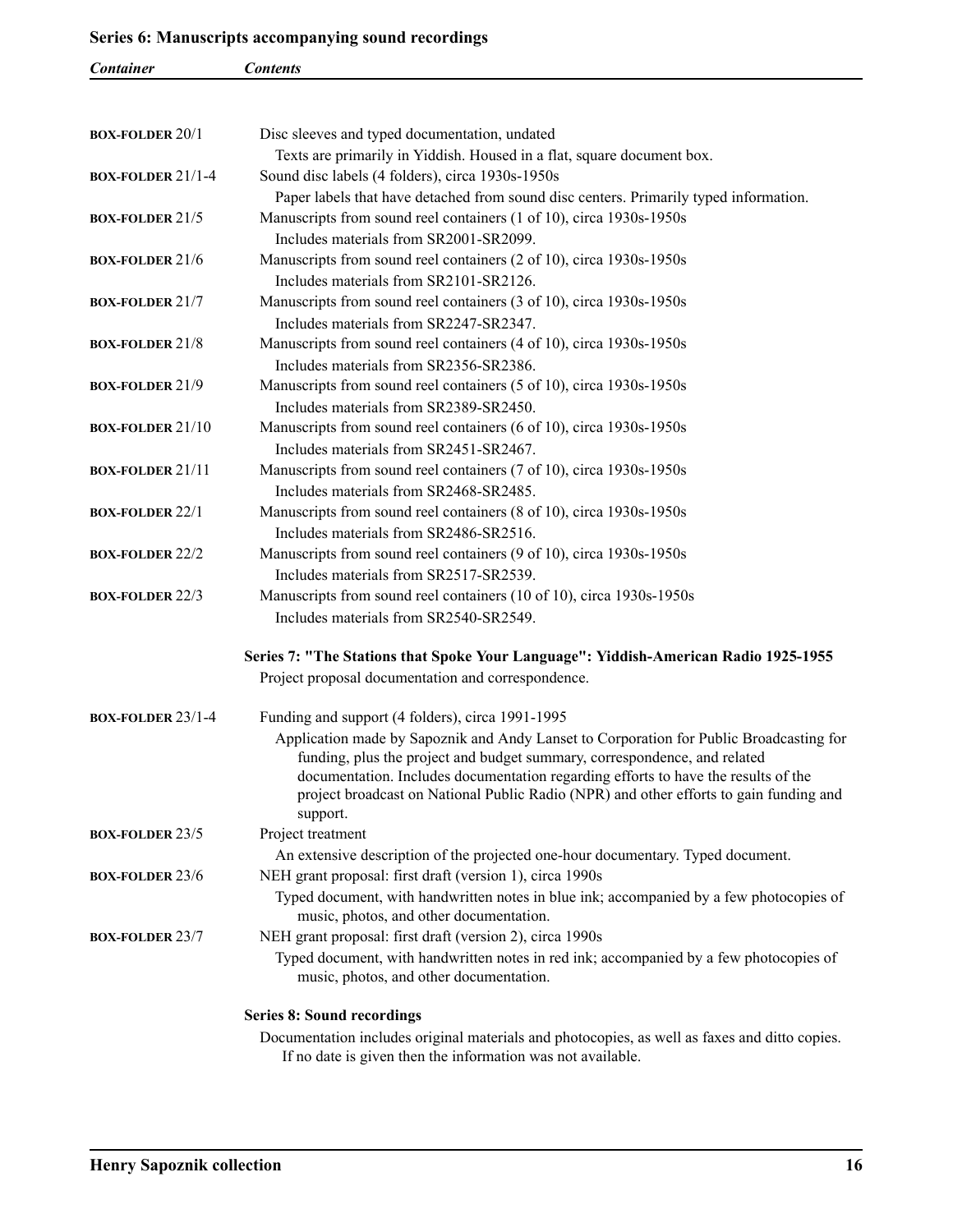<span id="page-16-0"></span>*Container Contents*

### **Subseries A: Sound discs**

| Numbering for discs begins with SR0001. See Appendix A for a partial list of items. The<br>sound discs were received at AFC in approximate numerical order (when there was a<br>YIVO number). The processor organized the discs by program (if there were three or<br>more items per program), by purpose (discs with the Kole Recording label were<br>compiled from various recordings for convenient playback on the radio), by the type of<br>program (a designation received from the donor; used here when a program title was not<br>known), and the remaining discs were grouped together in alphabetical order.<br>The YIVO number indicates a disc that was formerly in the custody of YIVO (Yiddish<br>Institute of Yiddish Research), during the time when Henry Sapoznik was employed<br>there, and had donated the discs to the Institute. When he left his position there, he was |
|-------------------------------------------------------------------------------------------------------------------------------------------------------------------------------------------------------------------------------------------------------------------------------------------------------------------------------------------------------------------------------------------------------------------------------------------------------------------------------------------------------------------------------------------------------------------------------------------------------------------------------------------------------------------------------------------------------------------------------------------------------------------------------------------------------------------------------------------------------------------------------------------------|
| allowed to take the discs with him. The so-called "catalog number" reflects Sapoznik's<br>work to continue cataloging the discs, using YIVO's numbering system. The "ID number<br>on the sleeve" was the number written on the disc sleeve in which the discs were<br>received at AFC. The number sometimes matches the YIVO number, sometimes the<br>catalog number, and sometimes is different from both.                                                                                                                                                                                                                                                                                                                                                                                                                                                                                     |
| Content on the discs is sometimes listed as separated by numbers (e.g., 1, 2, 3, etc.). This<br>reflects the information on disc labels or from the donor's original inventory. For the<br>Kole Recording subseries numbers indicate cuts. For other discs the numbers may<br>indicate either cuts or multiple selections within a longer cut.                                                                                                                                                                                                                                                                                                                                                                                                                                                                                                                                                  |
| American Jewish Hour: It Happened This Week                                                                                                                                                                                                                                                                                                                                                                                                                                                                                                                                                                                                                                                                                                                                                                                                                                                     |
| See Appendix A, pages 1-5.                                                                                                                                                                                                                                                                                                                                                                                                                                                                                                                                                                                                                                                                                                                                                                                                                                                                      |
| American Jewish Hour: Yiddish Melodies In Swing; American Jewish Hour: Yiddish Swing<br>Festival                                                                                                                                                                                                                                                                                                                                                                                                                                                                                                                                                                                                                                                                                                                                                                                                |
| See Appendix A, pages 6-66.<br>Bei Tate Mames Tish (Round the Family Table)                                                                                                                                                                                                                                                                                                                                                                                                                                                                                                                                                                                                                                                                                                                                                                                                                     |
| See Appendix A, pages 67-79.                                                                                                                                                                                                                                                                                                                                                                                                                                                                                                                                                                                                                                                                                                                                                                                                                                                                    |
| Radio programs sponsored by the Congress for Jewish Culture                                                                                                                                                                                                                                                                                                                                                                                                                                                                                                                                                                                                                                                                                                                                                                                                                                     |
| See Appendix A, pages 80-85.<br>Dreams and Deeds                                                                                                                                                                                                                                                                                                                                                                                                                                                                                                                                                                                                                                                                                                                                                                                                                                                |
| See Appendix A, pages 86-88.                                                                                                                                                                                                                                                                                                                                                                                                                                                                                                                                                                                                                                                                                                                                                                                                                                                                    |
| Forward Hour                                                                                                                                                                                                                                                                                                                                                                                                                                                                                                                                                                                                                                                                                                                                                                                                                                                                                    |
| See Appendix A, pages 89-107.                                                                                                                                                                                                                                                                                                                                                                                                                                                                                                                                                                                                                                                                                                                                                                                                                                                                   |
| The Golden Door                                                                                                                                                                                                                                                                                                                                                                                                                                                                                                                                                                                                                                                                                                                                                                                                                                                                                 |
| See Appendix A, pages 108-125.                                                                                                                                                                                                                                                                                                                                                                                                                                                                                                                                                                                                                                                                                                                                                                                                                                                                  |
| Hammer's Beverage Program: The Happy Twins                                                                                                                                                                                                                                                                                                                                                                                                                                                                                                                                                                                                                                                                                                                                                                                                                                                      |
| See Appendix A, pages 126-133.                                                                                                                                                                                                                                                                                                                                                                                                                                                                                                                                                                                                                                                                                                                                                                                                                                                                  |
| Radio programs sponsored by HIAS (Hebrew Immigrant Aid Society)<br>See Appendix A, pages 134-138.                                                                                                                                                                                                                                                                                                                                                                                                                                                                                                                                                                                                                                                                                                                                                                                               |
| Jewish American Board of Peace and Justice                                                                                                                                                                                                                                                                                                                                                                                                                                                                                                                                                                                                                                                                                                                                                                                                                                                      |
| See Appendix A, pages 139-148.                                                                                                                                                                                                                                                                                                                                                                                                                                                                                                                                                                                                                                                                                                                                                                                                                                                                  |
| Mentshn un oygn(Men Without Eyes)                                                                                                                                                                                                                                                                                                                                                                                                                                                                                                                                                                                                                                                                                                                                                                                                                                                               |
| See Appendix A, pages 149-161.                                                                                                                                                                                                                                                                                                                                                                                                                                                                                                                                                                                                                                                                                                                                                                                                                                                                  |
| Music by New Americans                                                                                                                                                                                                                                                                                                                                                                                                                                                                                                                                                                                                                                                                                                                                                                                                                                                                          |
| See Appendix A, pages 162-169.                                                                                                                                                                                                                                                                                                                                                                                                                                                                                                                                                                                                                                                                                                                                                                                                                                                                  |
| The Music Store                                                                                                                                                                                                                                                                                                                                                                                                                                                                                                                                                                                                                                                                                                                                                                                                                                                                                 |
| See Appendix A, pages 170-173.                                                                                                                                                                                                                                                                                                                                                                                                                                                                                                                                                                                                                                                                                                                                                                                                                                                                  |
| News of The Week In Review                                                                                                                                                                                                                                                                                                                                                                                                                                                                                                                                                                                                                                                                                                                                                                                                                                                                      |
| See Appendix A, pages 174-182.                                                                                                                                                                                                                                                                                                                                                                                                                                                                                                                                                                                                                                                                                                                                                                                                                                                                  |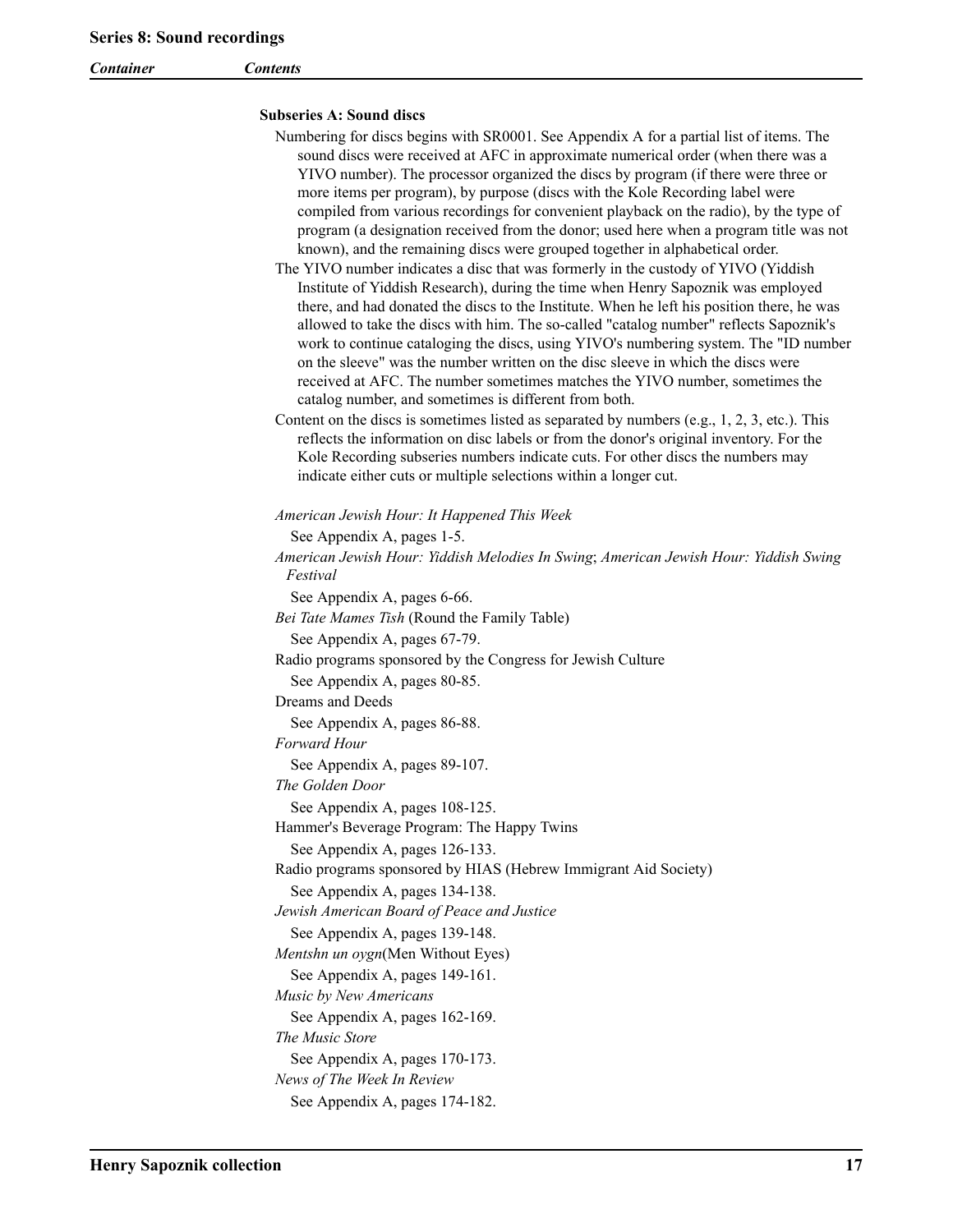<span id="page-17-0"></span>

| <b>Container</b>       | <b>Contents</b>                                                                                                       |
|------------------------|-----------------------------------------------------------------------------------------------------------------------|
|                        |                                                                                                                       |
|                        | Our New Neighbors                                                                                                     |
|                        | See Appendix A, pages 183-197.                                                                                        |
|                        | Quiz Master: What Do You Know?                                                                                        |
|                        | See Appendix A, pages 198-202.                                                                                        |
|                        | Reunion                                                                                                               |
|                        | See Appendix A, pages 203-211.                                                                                        |
|                        | <i>Spies</i>                                                                                                          |
|                        | See Appendix A, pages 212-230.                                                                                        |
|                        | The Story of General Gershelman                                                                                       |
|                        | See Appendix A, pages 231-236.                                                                                        |
|                        | The United Nations Today                                                                                              |
|                        | See Appendix A, pages 237-240.                                                                                        |
|                        | Zion Dov Ber Torah Fund fundraising program and other programs with Esther Leibowitz                                  |
|                        | See Appendix A, pages 241-264.                                                                                        |
|                        | Commercials and promotional programs                                                                                  |
|                        | See Appendix A, pages 265-307.<br>Kole Recording                                                                      |
|                        | According to the donor, these discs are a "combination of radio excerpts (Shikoff,                                    |
|                        | Secunda, etc) and dubs of commercial 78s (Jolson, Mickey Katz, etc.), Yiddish theater,                                |
|                        | novelty, and cantorial" recordings. See Appendix A, pages 308-367.                                                    |
|                        |                                                                                                                       |
|                        | <b>Subseries B: Sound reels</b>                                                                                       |
|                        | Numbering begins with SR2000. Preservation reels received from the donor. ID numbers are                              |
|                        | YIVO numbers or another system, and are concorded in the sound disc inventory. See<br>Appendix B for a list of items. |
|                        |                                                                                                                       |
|                        | Transfers of discs with YIVO numbers                                                                                  |
|                        | See Appendix B, pages 1-12.                                                                                           |
|                        |                                                                                                                       |
|                        | Series 9: Photographic materials                                                                                      |
|                        | Documentation includes original materials and photocopies, as well as faxes and ditto copies.                         |
|                        | If no date is given then the information was not available.                                                           |
| <b>BOX-FOLDER 24/1</b> | Claire Barry, undated                                                                                                 |
|                        | 1 photograph : black and white ; 5 in. x 4 1/2 in. or smaller                                                         |
|                        | Item_ID: AFC 2010/003: PH001                                                                                          |
|                        | The photo is a copy of an earlier photo, which had a small closed tear.                                               |
| <b>BOX-FOLDER 24/2</b> | Dick Defreitas, circa 1940                                                                                            |
|                        | 1 photograph : black and white ; 8 in. x 10 in. or smaller                                                            |
|                        | Item_ID: AFC 2010/003: PH002                                                                                          |
|                        | Relocated from box-folder 18/5.                                                                                       |
| <b>BOX-FOLDER 24/3</b> | Ben Gailling, circa 1989                                                                                              |
|                        | 1 photograph : black and white ; 5 in. x 7 in. or smaller                                                             |
|                        | Item_ID: AFC 2010/003: PH003                                                                                          |
|                        | Photographer: Albert J. Winn; photo copyright 1989.                                                                   |
| <b>BOX-FOLDER 24/4</b> | Miriam Grossman, undated                                                                                              |
|                        | 1 photograph : black and white ; 7 1/2 in. x 9 1/2 in. or smaller                                                     |
|                        | Item_ID: AFC 2010/003: PH004<br>Original photo, with a small chip to the top edge, and other wear from handling.      |
|                        |                                                                                                                       |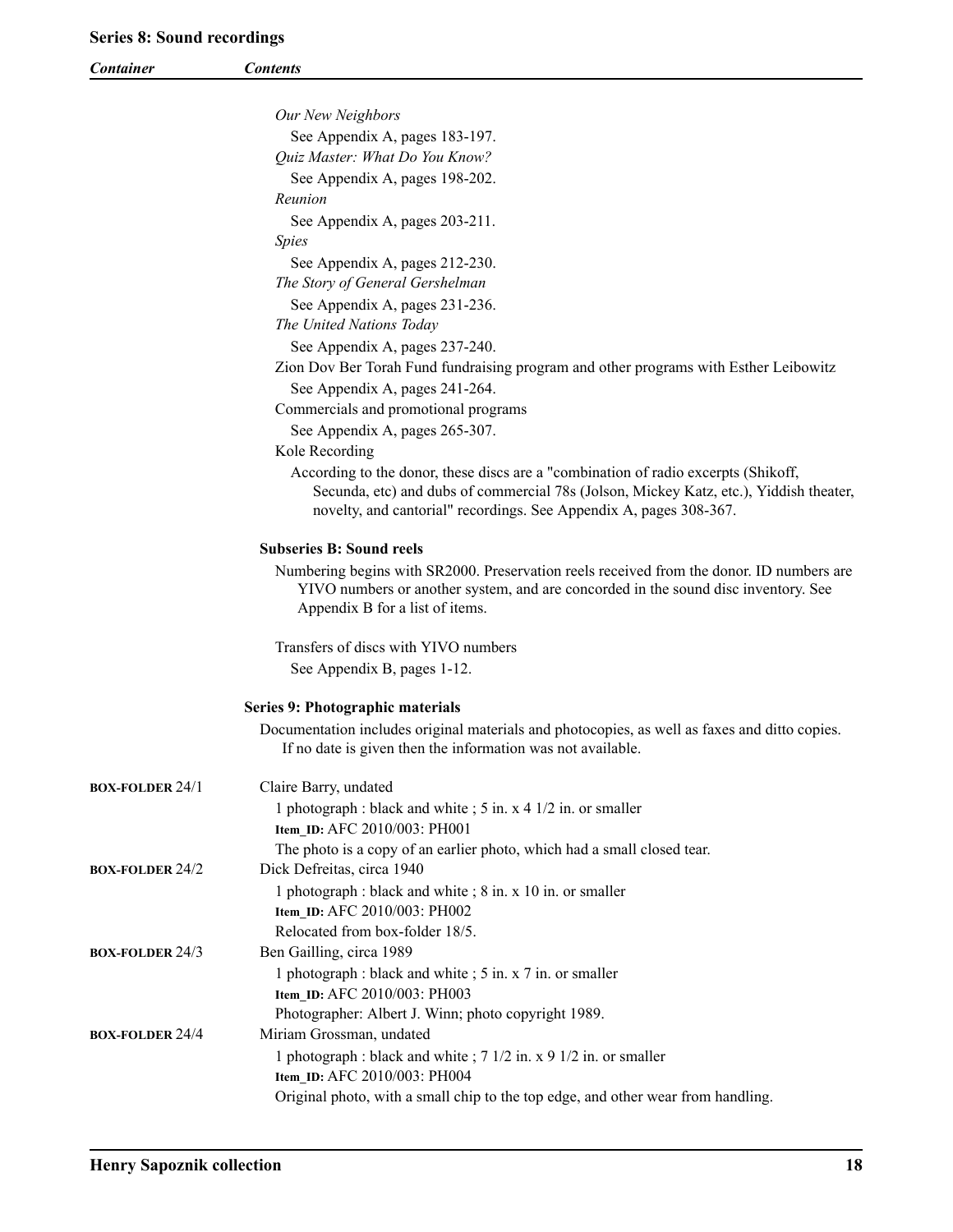## **Series 9: Photographic materials**

| <b>Container</b>        | <b>Contents</b>                                                                                                                                                                                                                                                                                       |
|-------------------------|-------------------------------------------------------------------------------------------------------------------------------------------------------------------------------------------------------------------------------------------------------------------------------------------------------|
|                         |                                                                                                                                                                                                                                                                                                       |
| <b>BOX-FOLDER 24/5</b>  | Aaron Hantin, undated                                                                                                                                                                                                                                                                                 |
|                         | 1 photograph : black and white ; 8 in. x 10 in. or smaller                                                                                                                                                                                                                                            |
|                         | Item_ID: AFC 2010/003: PH005                                                                                                                                                                                                                                                                          |
|                         | Original photo. Relocated from materials now housed in box-folder 12/13-14.                                                                                                                                                                                                                           |
| <b>BOX-FOLDER 24/6</b>  | Samuel Kaplan, undated                                                                                                                                                                                                                                                                                |
|                         | 1 photograph : black and white ; 8 in. x 10 in. or smaller                                                                                                                                                                                                                                            |
|                         | Item_ID: AFC 2010/003: PH006                                                                                                                                                                                                                                                                          |
|                         | Relocated from box-folder 13/2.                                                                                                                                                                                                                                                                       |
| <b>BOX-FOLDER 24/7</b>  | Samuel P. Mogelewsky, undated                                                                                                                                                                                                                                                                         |
|                         | 5 photographs : black and white ; 8 in. x 10 in. or smaller; 1 photograph : color, photocopy ;<br>8 1/2 in. x 11 in.                                                                                                                                                                                  |
|                         | Item_ID: AFC 2010/003: PH007-PH010                                                                                                                                                                                                                                                                    |
|                         | There are two copies each of PH007 and PH008. The photocopy was relocated from box-<br>folder $13/4$ .                                                                                                                                                                                                |
| <b>BOX-FOLDER 24/8</b>  | Freydele Oysher, undated                                                                                                                                                                                                                                                                              |
|                         | 1 photograph : black and white ; 8 in. x 10 in. or smaller                                                                                                                                                                                                                                            |
|                         | Item ID: AFC 2010/003: PH011                                                                                                                                                                                                                                                                          |
|                         | Relocated from box-folder 18/23.                                                                                                                                                                                                                                                                      |
| <b>BOX-FOLDER 24/9</b>  | Victor Packer, undated                                                                                                                                                                                                                                                                                |
|                         | 6 photographs : black and white ; 7 in. x 5 in. or smaller; 1 image : reproduction ; 4 3/4 in. x<br>9 1/2 in.                                                                                                                                                                                         |
|                         | Item_ID: AFC 2010/003: PH012-PH018                                                                                                                                                                                                                                                                    |
|                         | PH012-PH014 are from a live broadcast of Frages af der Luft (Questions in the Air), a<br>Jewish quiz show featuring Victor Packer. PH014 is a version of PH013. PH017 is a<br>photographic postcard. PH018 is a photo reproduced on paper, on a cardboard mount.<br>Relocated from box-folder 13/5.   |
| <b>BOX-FOLDER 24/10</b> | Vera Rosanko, 1937; undated                                                                                                                                                                                                                                                                           |
|                         | 14 photographs : black and white ; 8 in. x 10 in. or smaller                                                                                                                                                                                                                                          |
|                         | Item ID: AFC 2010/003: PH019-PH026                                                                                                                                                                                                                                                                    |
|                         | Two copies of PH019, three copies of PH020, two copies of PH021, and three copies of<br>PH022. PH023 (dated March 7, 1937, and possibly the original photograph) and PH024<br>are similar. PH025 (dated September 13, 1933?) and PH026 were taken on the same day.<br>Relocated from box-folder 13/7. |
| <b>BOX-FOLDER 24/11</b> | Zvee Scooler, undated                                                                                                                                                                                                                                                                                 |
|                         | 11 photographs : black and white ; $8$ in. x 10 in. or smaller; 3 photographs : color, $3 \frac{1}{2}$ in. x<br>5 in.                                                                                                                                                                                 |
|                         | Item_ID: AFC 2010/003: PH027-PH040                                                                                                                                                                                                                                                                    |
| <b>BOX-FOLDER 24/12</b> | Betty Simonoff, undated                                                                                                                                                                                                                                                                               |
|                         | 1 photograph : black and white ; 9 1/2 in. x 7 1/2 in. or smaller<br>Item_ID: AFC 2010/003: PH041                                                                                                                                                                                                     |
|                         | Autographed by Simonoff.                                                                                                                                                                                                                                                                              |
| <b>BOX-FOLDER 24/13</b> | Baruch Charney Vladeck, undated                                                                                                                                                                                                                                                                       |
|                         | 3 photographs : black and white ; 8 in. x 10 in. or smaller<br>Item_ID: AFC 2010/003: PH042-PH044                                                                                                                                                                                                     |
|                         | Relocated from box-folder 13/10                                                                                                                                                                                                                                                                       |
| <b>BOX-FOLDER 24/14</b> | Wolf Younin, undated                                                                                                                                                                                                                                                                                  |
|                         | 1 photograph : black and white ; 8 in. x 10 in. or smaller<br>Item_ID: AFC 2010/003: PH045                                                                                                                                                                                                            |
| <b>BOX-FOLDER 24/15</b> | Female radio performer, undated                                                                                                                                                                                                                                                                       |
|                         | 1 photograph : black and white ; 8 in. x 10 in. or smaller                                                                                                                                                                                                                                            |